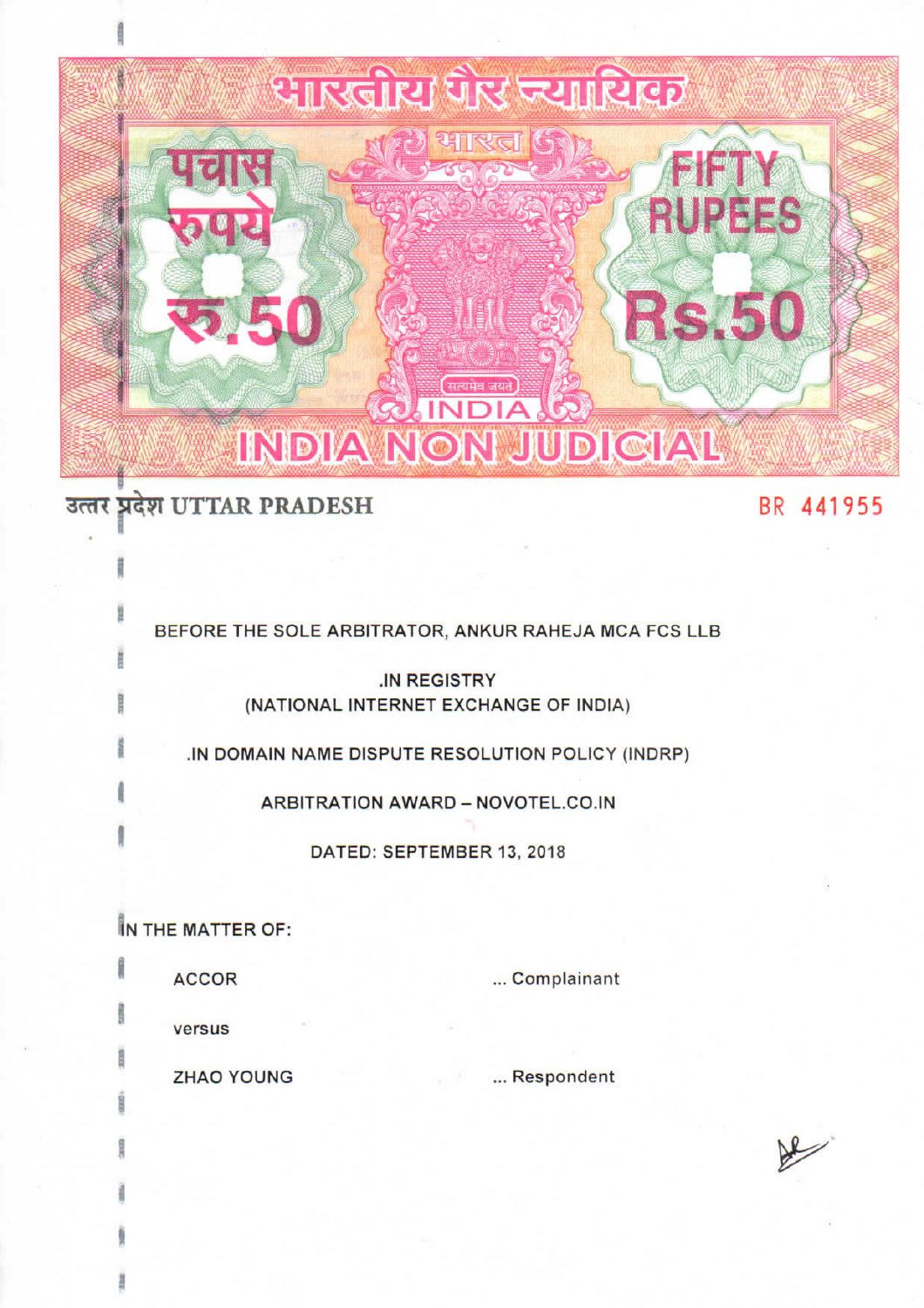

## उत्तर प्रदेश UTTAR PRADESH

## BR 441956

## **ARBITRATION AWARD**

### Dispute Domain Name: www.novotel.co.in

1. The Parties:

a. Complainant: The Complainant in this arbitration proceedings is: Accor, 82 rue Henri Farman, 92130 ISSY-LES-MOULINEAUX, France, represented by Dreyfus & Associes having office at 78 Avenue Raymond Poincare, 75116, Paris, France.

b. Respondent: The Respondent in this arbitration proceedings is Zhao Young. 308 Ningxia Road, Owner, Shandong 266071 Quingado, China.

 $\frac{1}{2}$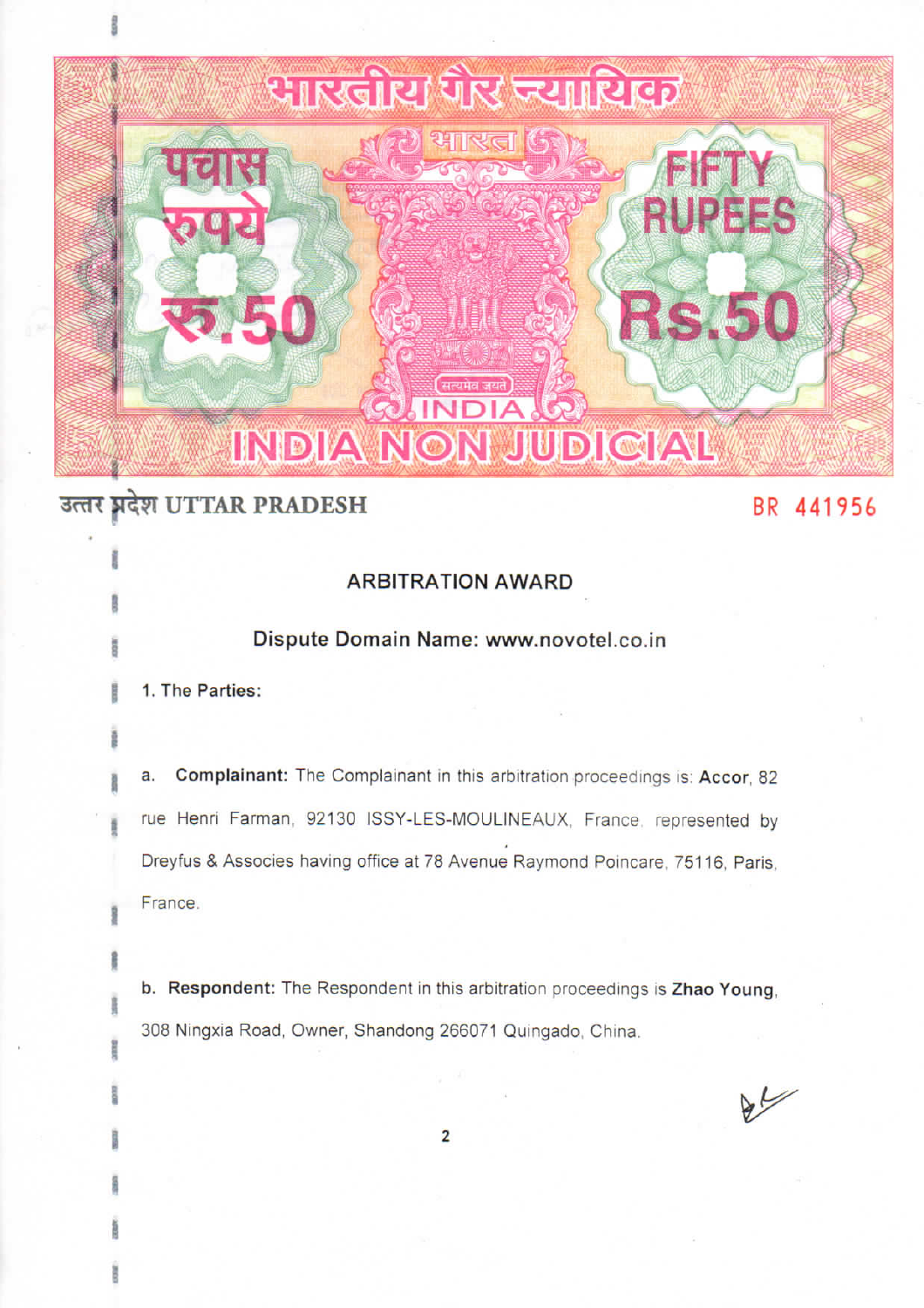#### **2. The Domain Name and the Registrar:**

- a. The Disputed Domain Name is www.novotel.co.in.
- b. Disputed Domain Name is registered with Tucows Domains Inc.

### **3. Procedural History [Arbitration Proceedings]**

This is mandatory Arbitration proceedings in accordance with the .IN Domain Name Dispute Resolution Policy ("INDRP"), adopted by the National Internet Exchange of India ("NIXI"). The INDRP Rules of procedure ("the Rules") were approved by NIXI on 28th June 2005 in accordance with Arbitration and Conciliation Act, 1996. By Registering the Disputed Domain Name with the NIXI Accredited Registrar, the Respondent has agreed to the resolution of the domain disputes pursuant to the IN Dispute Resolution Policy and Rules framed thereunder.

According to the information provided by the National Internet Exchange of India ["NIXI"], the history of this proceedings is as follows:

In accordance with the Rules 2(a) and 4(a), NIXI formally notified the Respondent of the Complaint, and appointed **Mr Ankur Raheja** as the Sole Arbitrator for adjudicating upon the disputed in accordance with the Arbitration and Conciliation Act, 1996 and the Rules framed thereunder, INDRP Policy and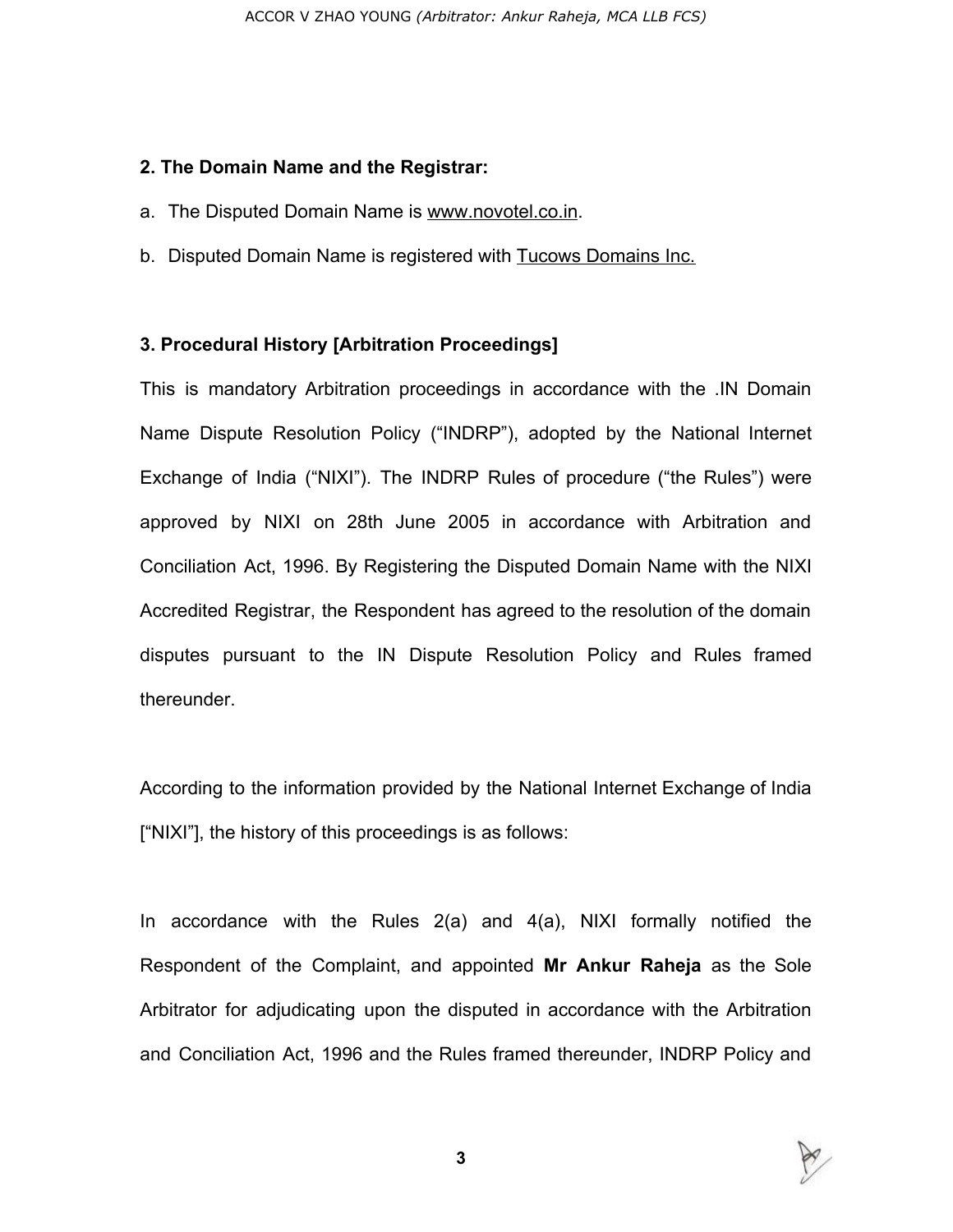Rules framed thereunder. The Arbitrator submitted the Statement of Acceptance and Declaration of Impartiality and Independence, as required by the NIXI.

The arbitration proceeding in the said matter commenced on 08 August 2018, in terms of INDRP Rules. Relevant Dates are as follows:

| <b>Sr No</b>   | <b>Particulars</b>                                                                                        | Date              |
|----------------|-----------------------------------------------------------------------------------------------------------|-------------------|
| 1              | Date of Handover of Complaint by NIXI<br>and service of soft copy of Complaint<br>upon Respondent by Nixi | 08 August 2018    |
| $\overline{2}$ | Notice of Arbitration issued to the<br>parties, also referred as date of<br>commencement of Proceedings   | 08 August 2018    |
| 3              | Second Notice to the Respondent                                                                           | 23 August 2018    |
| 4              | <b>Award Passed</b>                                                                                       | 13 September 2018 |

• In accordance with INDRP read with INDRP Rules of procedure, notice of Arbitration was sent to the Respondent on 08th August 2018, with the instructions to file his reply / response by 20th August 2018.

• That on failure of the Respondent to file any response to the complaint, another opportunity was provided to the Respondent on 23 August 2018 but he failed to comply with the same as well.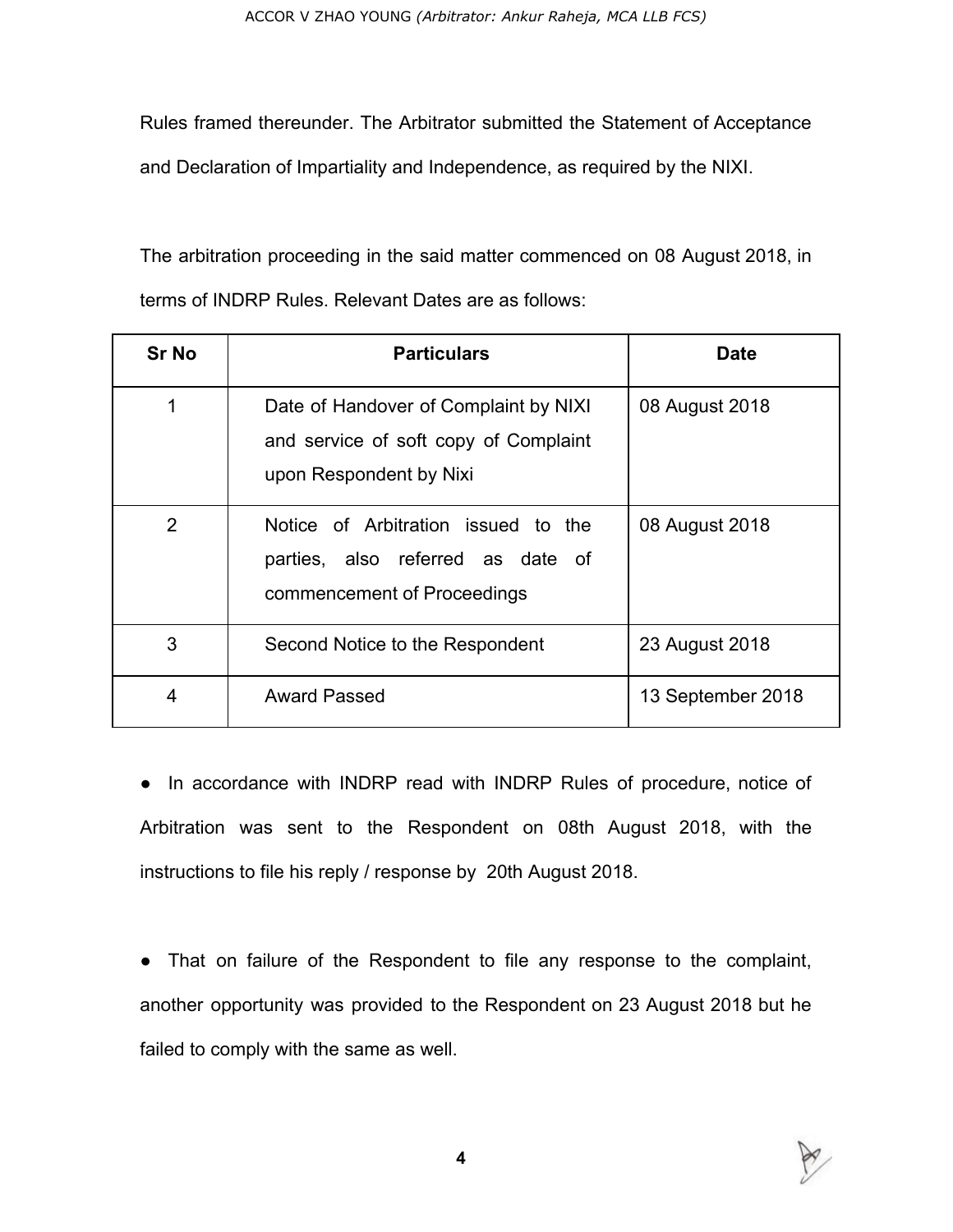● The communication at various stages of proceedings through emails at the ID provided in the WHOIS information of the Disputed Domain was delivered successfully but the hard Copy of the Complaint could not be delivered due to false WHOIS information. On 4 September 2018, NIXI informed that consignment containing hard copy of the Complaint could not be delivered and Courier agency had sought correct address/contact information. The same day, Respondent was communicated for the information but he failed to respond. Initially, NIXI had already delivered Soft Copy of the Complaint upon Respondent on 08 August 2018.

• In the fact and circumstance of the case, an order for ex-parte proceedings was issued, as no response was received from the Respondent, though the notices were successfully delivered in accordance with Rule 2 of the INDRP Rules of Procedure.

● No personal hearing was requested / granted / held.

### **4. Factual Background**

*According to the documentary evidence and contentions submitted:*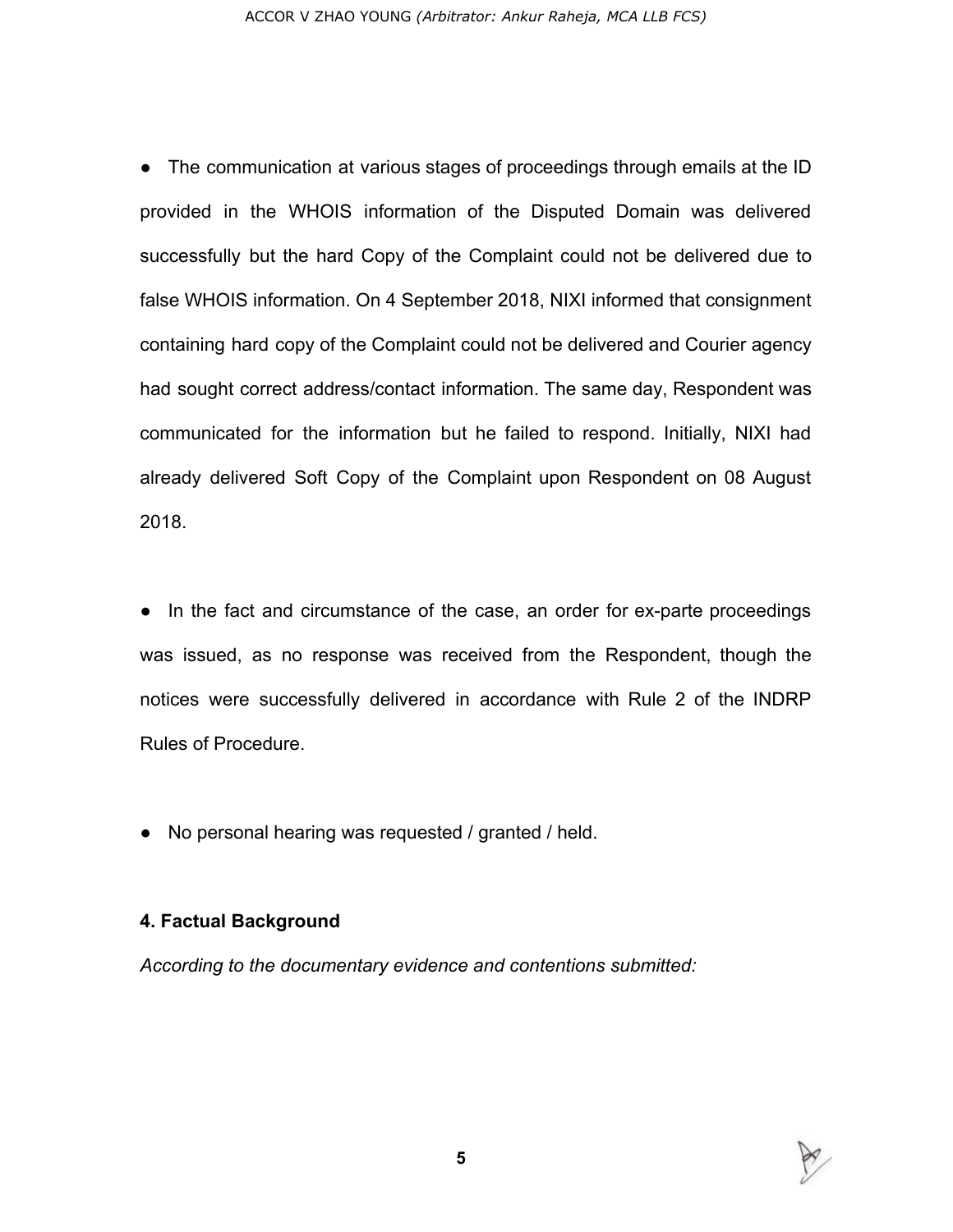- 1. Accor S.A., using the brand name ACCORHOTELS is the world leader in economic and mid-scale hotels, and are a major player in upscale and luxury hospitality services. Fore more than 45 years, it has provided customers with expertise acquired in this core business.
- 2. Accord operates more than 4,000 hotels in 100 countries worldwide and around 570,000 rooms, from economy to upscale. The group includes notable hotel chains such as PULLMAN, NOVOTEL, MERCURE and IBIS. Accor's brands offer hotel stays tailored to the specific needs of each business and leisure customer and are recognized and appreciated around the world for their service quality.
- 3. ACCORHOTELS also has presence in India and counts upto 45 hotels with 8,552 rooms among which there 16 Novotel.

#### **5. The Dispute**

1. Complainant noticed that the domain name <novotel.co.in> has been registered. Whois Database searches revealed that this domain name was registered by the Respondent. Complainant drew Respondent's attention to the registration of the domain name <novotel.co.in> which entirely produces its trademark NOVOTEL.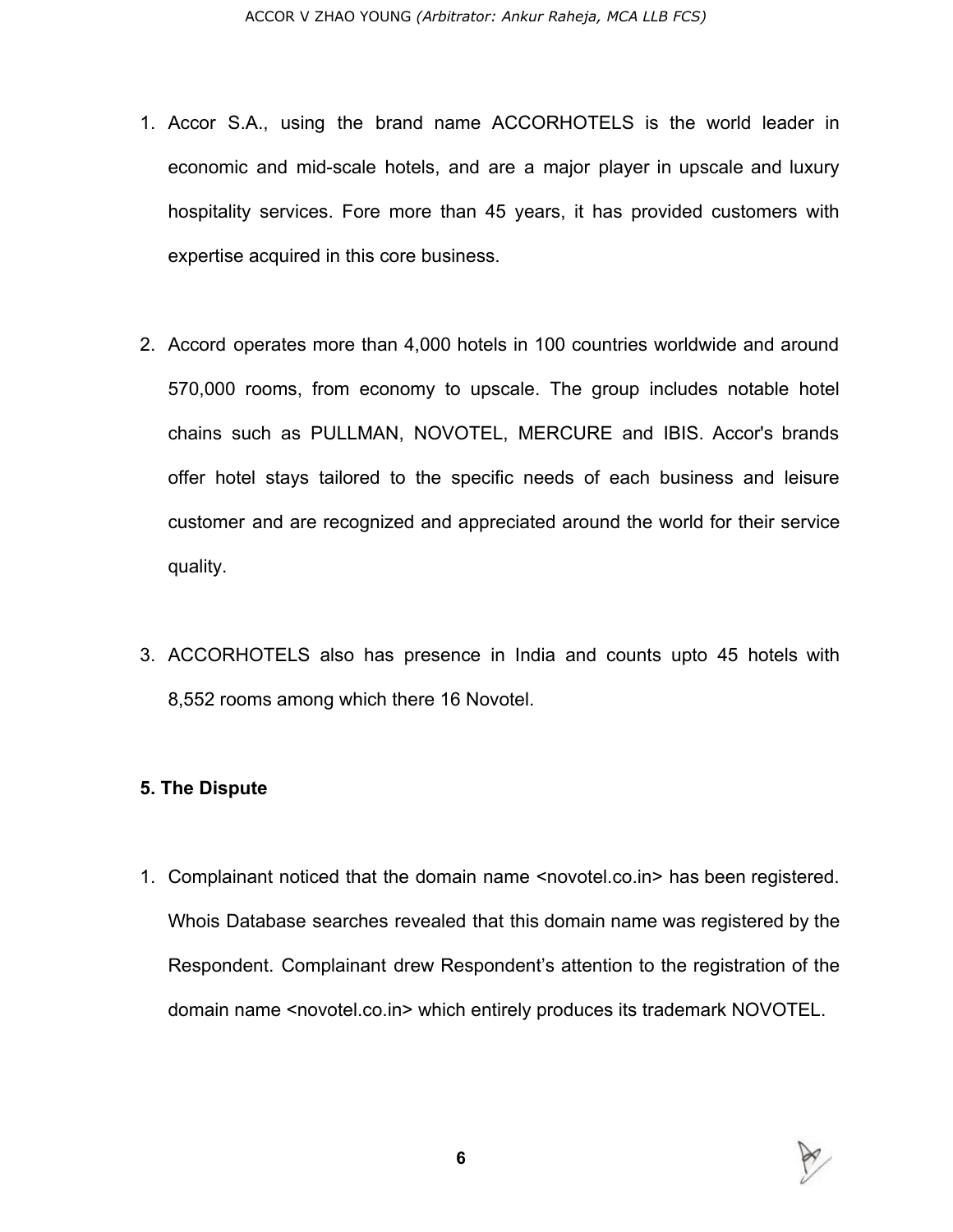- 2. Previously, the disputed domain name resolved to a parking page containing commercial links which relate to complainant's field of activities. Currently, disputed domain name resolves towards an inactive page.
- 3. On May 24, 2017, Complainant sent a cease and desist letter to Respondent via registered letter and e-mail on the basis of its trademark rights. The cease and desist letter requested Respondent to transfer the disputed domain name to Complainant free of charge. In response, Respondent offered the domain name for sale at 2500 Euro, on May 31, 2017. Complainant has become aware that the domain name <novotel.co.in> was parked on the platform of SEDO's Domain Marketplace. Subsequently, on March 8 2018, Complainant sent a notification to SEDO's Domain Marketplace requesting the removal of the disputed domain name from the said platform. Henceforth, the disputed domain name was blocked manually from Sedo's website and services.
- 4. Therefore, as no amicable settlement could be found, Complainant has no other choice but to initiate an INDRP procedure against Respondent in order to obtain the transfer of the Disputed Domain Name, under the following grounds:
	- A. The Disputed Domain Name is identical or confusingly similar to a trademark in which the Complainant has statutory/common law rights.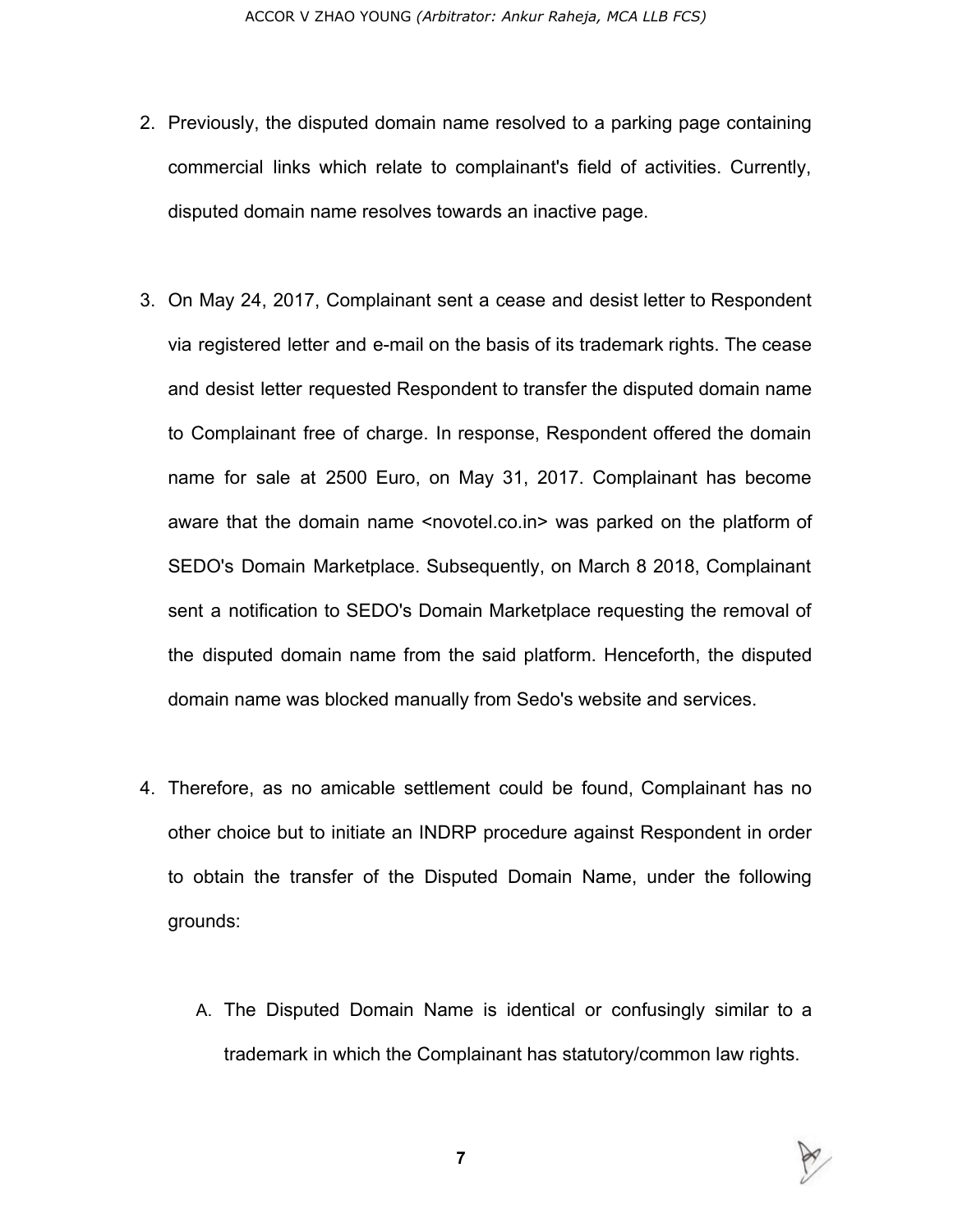- B. The Respondent has no rights or legitimate interests in respect of the disputed domain name.
- C. The disputed Domain Name has been registered or is being used in Bad Faith.

### **6. Parties Contentions**

- **I. Complainant contends as follows:**
	- 1. Complainant owns and operates several hotels under the trademarks NOVOTEL, which are well known trademarks, protected worldwide particularly in relation to hotels and restaurant services. Complainants are notably the owner of the following trademark registrations:
		- International trademark "NOVOTEL" no 542032 dated July 26, 1989 renewed and covering services in class 42;
		- International trademark "NOVOTEL" no 785645 registered on June 25, 2002 (duly renewed), covering services in class 43; and
		- International trademark "NOVOTEL" no 1244249 registered on November 15, 2005 (duly renewed), covering goods in class 42;
	- 2. In addition, Complainant operates, among others, domain names reflecting its trademarks:

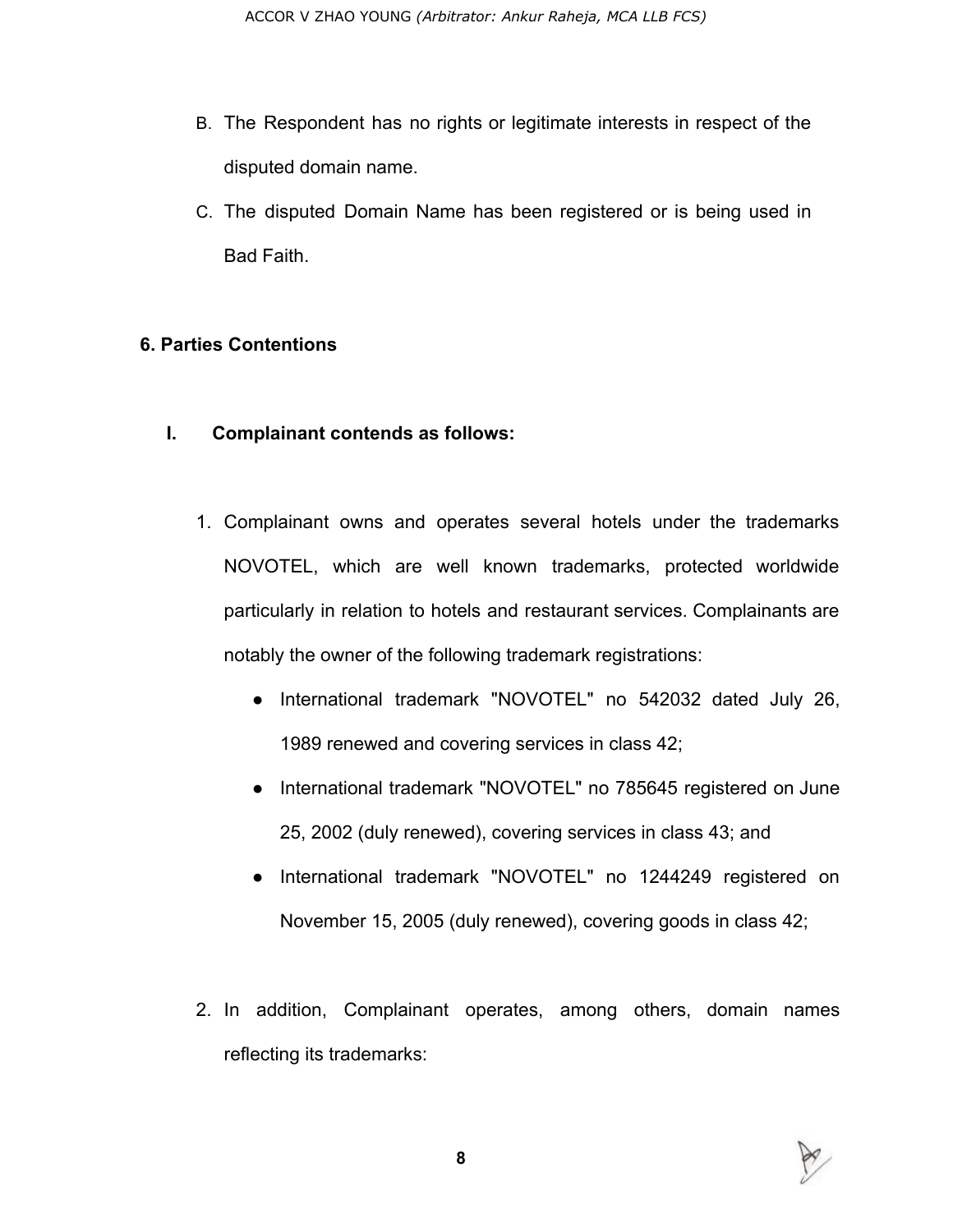- <novotel.in> registered on February 26, 2005
- <novotel.com> registered on April 10, 1997
- 3. The domain name <novotel.co.in> reproduces Complainant's trademark NOVOTEL in its entirely, which previous panels have considered to be very well-known (WIPO Case No D2016-0015, Accor v. Adam Smith and WIPO Case No. D2016-1160). In many decisions, Panels considered that the incorporation of a trademark in its entirely may be sufficient to establish that a domain name is identical or confusingly similar to Complainant's registered trademark (WIPO Case No D2013-0150 Swarvoski Aktiengesellschaft v. mei xudong, INDRP Case No INDRP/887 <colgate.in> decided on May 26, 2017 INDRP Case No INDRP/741 <goodyear.in> decided on February 8 2016).
- 4. The domain name <novotel.co.in> is identical to Complainant's trademark NOVOTEL in so far that it is composed solely of the Complainant's Trademark. Thus, the trademark NOVOTEL stands out and can easily be identified as Complainant's trademark. Likewise, the disputed domain name <novotel.co.n> clearly constitutes a typosquatting variant of Compainant's domain name <novotel.in> which makes potential typing error by Internet users more likely to happen, and as result diverting the traffic from Complainant's site to the Respondent's.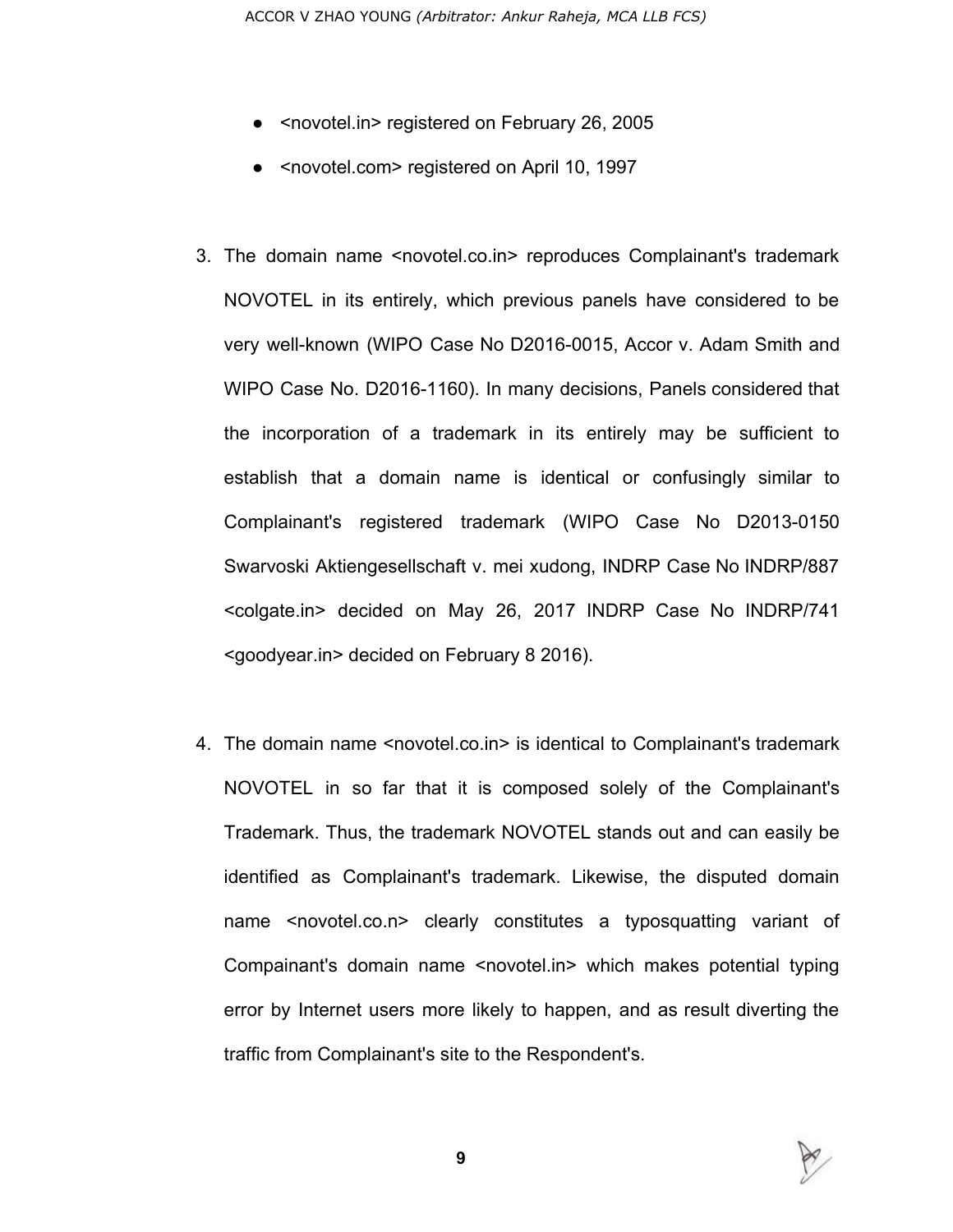- 5. The disputed domain name <novotel.co.in> has been registered in the TLD  $\le$  co.in >. The presence of the suffix  $\le$  co.in > is not to be taken into account. Indeed, it is well established in domain name cases that the suffix to indicate the top level of the domain name has to be disregarded for the purpose of determining whether the domain name is identical or confusingly similar to Complainant's trademark (INDRP Dispute decision No 014 <Pepsico.in> decided on April 24, 2006; INDRP Dispute Decision No 061 <mothercare.in> decided on April 27, 2008; INDRP Dispute Decision No 063 <sensex.in> decided on August 17, 2008.
- 6. Complainant has used the trademarks NOVOTEL in connection with a wide variety of products and services around the world. Consequently, the public has learnt to perceive the goods and services offered under these trademarks as being those of Complainant. Therefore, the public would reasonably assume that the disputed domain name belongs to Complainant or is at least, related to Complainant.
- 7. Accordingly, with the registration of the disputed domain name, Respondent created a likelihood of confusion with Complainant's trademarks. It is likely that this domain name could mislead Internet users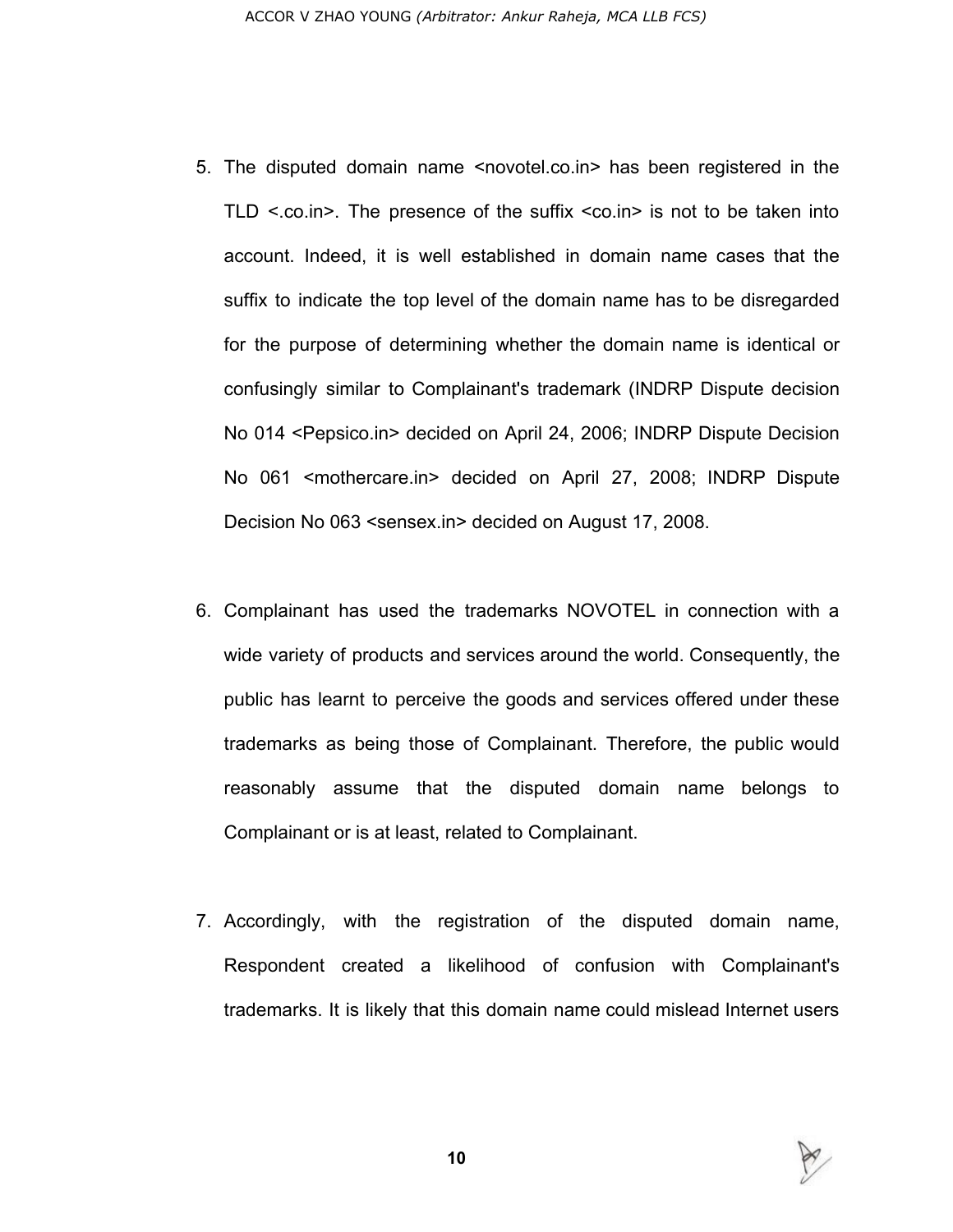into thinking that this is in some ways, associated with Complainant and thus may heighten the risk of confusion.

- 8. For all of the above-mentioned reasons, it clearly appears that the disputed domain name is identical to the trademarks NOVOTEL in which the Complainant has rights, and therefore the condition of Para 4(i) of the .IN Policy is fulfilled.
- 9. Respondent is neither affiliated with Complainant in any way nor has he been authorized / licenced by Complainant to use and register its trademarks, or to seek registration of any domain name incorporating the previously mentioned trademark. In addition, Respondent is not known by the name of NOVOTEL. Respondent has no prior rights or legitimate interests in the disputed domain name. The registration of the NOVOTEL trademarks preceded the registration of the disputed domain name for years.
- 10.Moreover the domain name in dispute in identical to the famous NOVOTEL trademarks of Complainant. Therefore, Respondent cannot reasonably pretend that the registration of the disputed domain name aimed to develop a legitimate activity. In previous WIPO decisions, Panelts found that in absence of any licence or permission from the

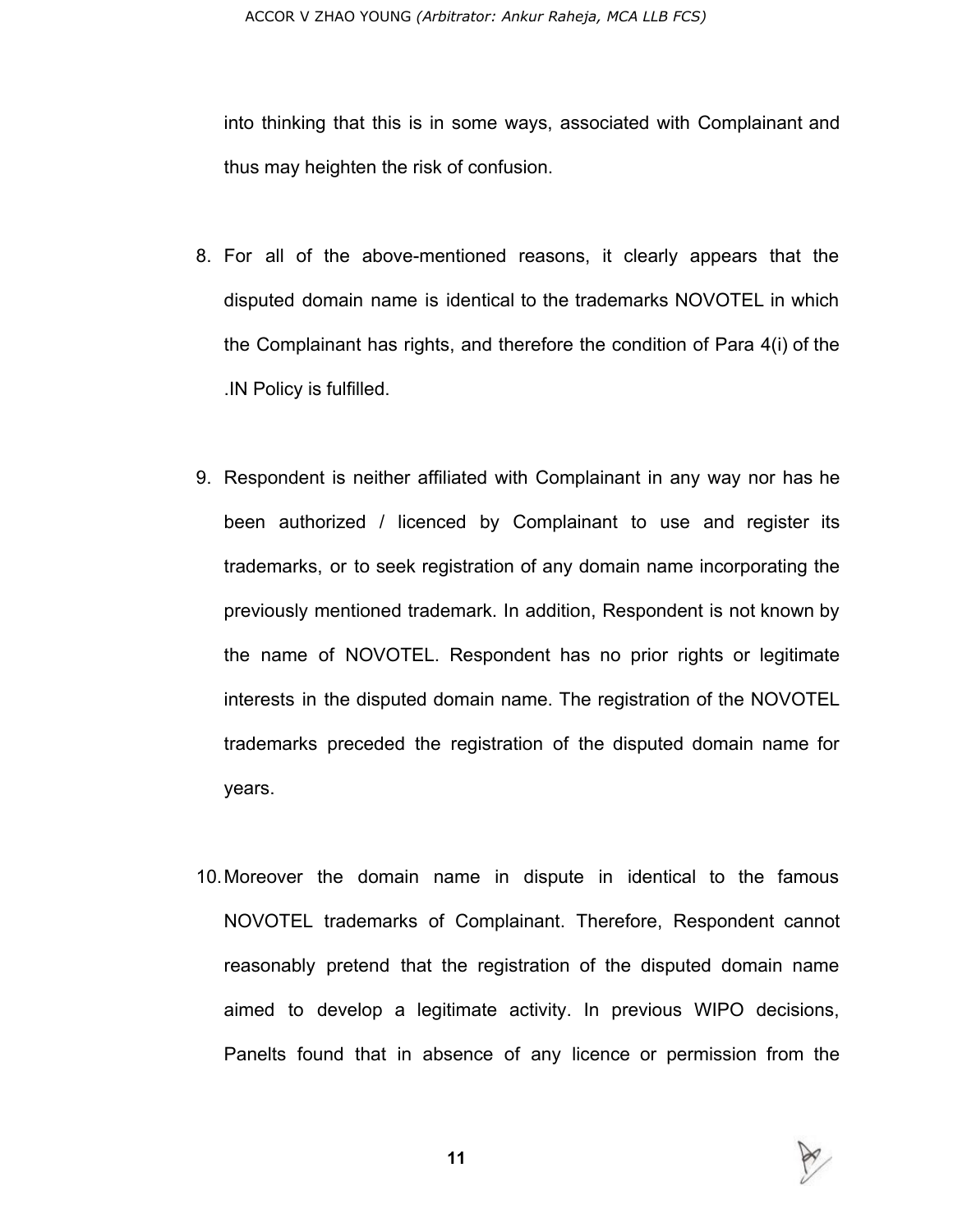Complainant to use such widely known trademarks, no actual or contemplated bonafide or legitimate use of the domain name could reasonably be claimed (WIPO Case No D2013-0188, Groupe Auchan v. Gan Yu; WIPO Case N D2010-0138, LEGO Juris A/S v. DomainPark Ltd, David Smith, Above.com Domain Privacy, Transure Enterprise Ltd, Host Master).

- 11.Besides, Respondent do not demonstrate use of, or demonstrable preparations to use, the disputed domain name in connection with a bona fide offering of goods or services. Indeed, the disputed domain name previously resolved to a parking page displaying commercial links for which some of them related to the hotel's industry including Complainant hotels and its competitors.
- 12.Consequently, Respondent fails to show that the non-commercial intention or the fair use of the disputed domain name. It is most likely to believe that Respondent has no legitimate interest or rights in the disputed domain name. Likewise, the domain name in dispute directs Internet users to a parking page with pay-per-clicks which are likely to generate revenues. Hence, as a matter of fact, it cannot be inferred that Respondent was making a legitimate non-commercial or fair use of disputed domain name (WIPO Case No D2009-1529, Societe nationale des telecommunications:

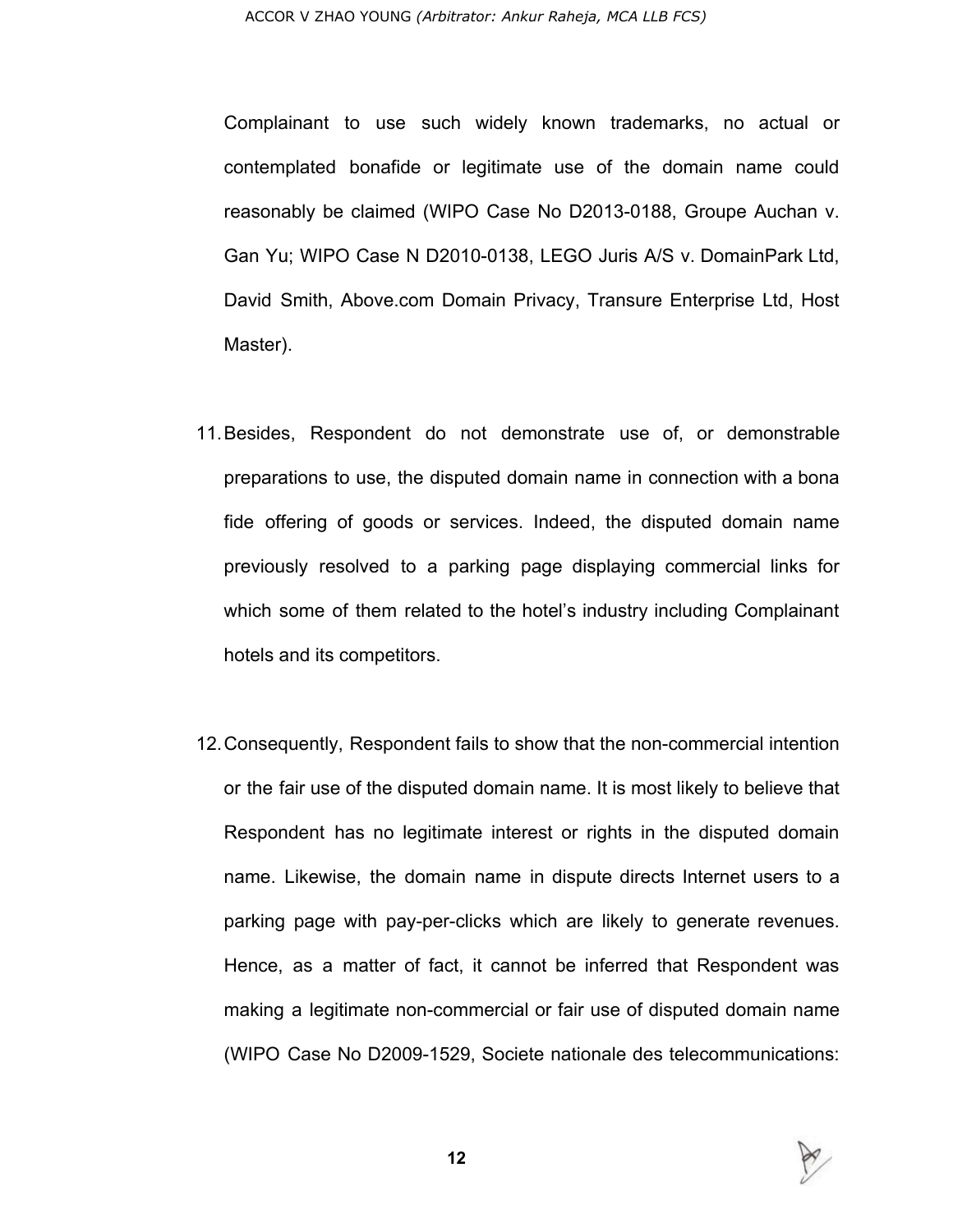Tunisie Telecom v. Ismael Leviste, INDRP Case No INDRP/167 <lazard.in> decided on November 30, 2010).

- 13.Currently, the domain name resolves to an inactive page. Consequently, Respondent fails to show any intention of non-commercial or fair use of the disputed domain name. It is most likely to be believed that Respondent has no legitimate interest of rights in the said domain name.
- 14.Furthermore, a legitimate non-commercial or fair use of the domain name as per para 4(c)(iii) of the policy cannot be inferred due to Respondent clear intention for commercial gain. Indeed, considering the exchanges with Respondent and the presence of the disputed domain name is for the purpose of selling it to Complainant for valuable consideration in excess of documented out-of-pocket costs directly related to the domain name. If respondent had real interest in the domain name, he would have done his maximum to justify his prior rights or interests in the domain name in his reply.
- 15.Subsequently, Respondent appears to be a cyber-squatter as he is associated with more than 5000 domain names, where some replicate international trademarks such as Blackberry, in which he has no interest.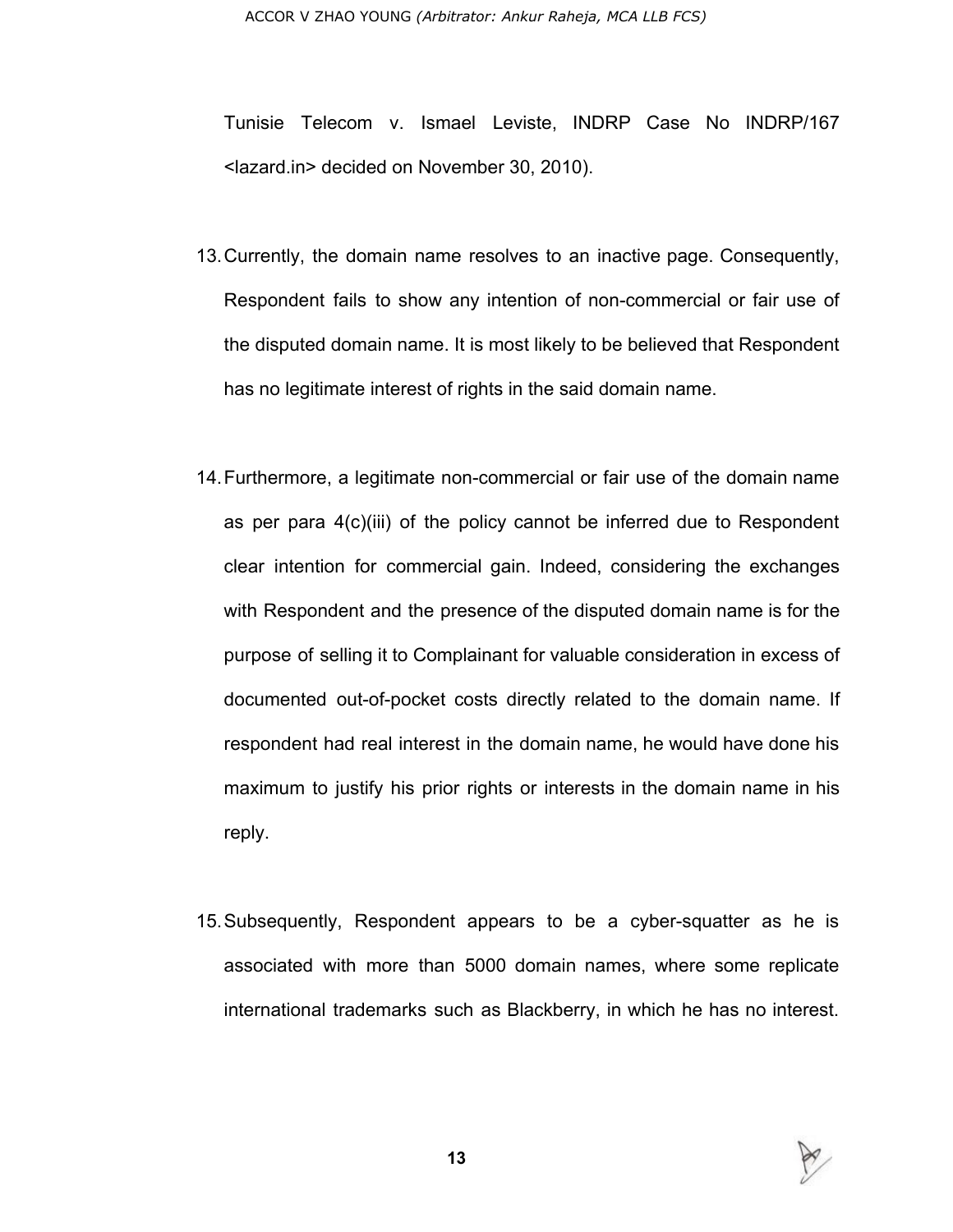This is an additional proof that Respondent lacks rights and legitimate interest in the disputed domain name.

- 16.For all of the above-cited reasons, it is undoubtedly established that Respondent has no rights or legitimate interests in respect to the domain name in dispute under para 4(a)(ii) of the Policy.
- 17.It is implausible that Respondent was unaware of Complainant when he registered the disputed domain name. Bad faith can be found where respondent "knew or should have known" of Complainant's trademark rights and, nevertheless registered a domain name in which he had no rights or legitimate interests (WIPO CASE No. D2009-0320, Research In Motion Limited v. Privacy Locked LLC/Nat Collicot; WIPO Case No. D2009-0113, The Gap Inc. v. Deng Youqian).
- 18.Firstly, Complainant is well-known throughout the World. Secondly, in many WIPO decisions, Panels considered that Complainant's NOVOTEL trademark is also widely-known. Thirdly, the disputed domain name reproduces entirely Complainant's trademarks namely, NOVOTEL. Finally, in view of the Respondent's immediate offer of the disputed domain name without contesting Complainant's fame or rights, shows that he was aware of Complainant's activities. Therefore, it is impossible that Respondent

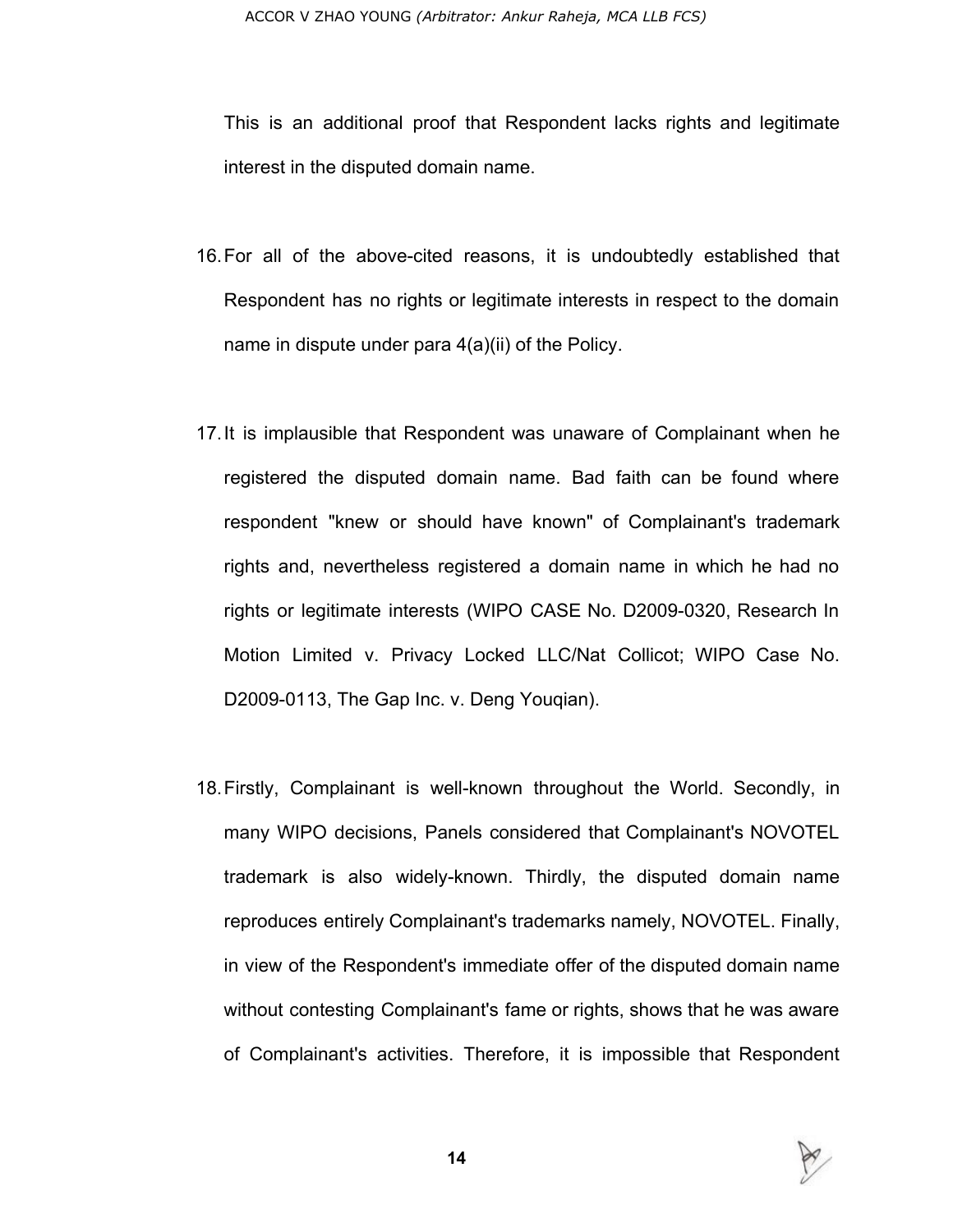was not aware of Complainant's trademarks and activities at the time of the registration of the disputed domain name.

- 19.Bad faith has already been found where a domain name is so obviously connected with a well-known trademark that its very use by someone with no connection to the trademark suggests opportunistic bad faith (WIPO Case No. D2010-0494, LEGO Juris A/S v. ReinerStotte, WIPO Case No. D2006-0303 Sanofi- Aventis v. Nevis Domains LLC- ANNEX 13). Thus, given the reputation of the NOVOTEL trademarks, registration in bad faith can be inferred.
- 20.Moreover, a quick NOVOTEL trademark search would have revealed to Respondent the existence of Complainant and its trademarks. Respondent's failure to do so is a contributory factor to its bad faith (WIPO Case No. D2008-0226, Lancome Parfums et Beaute & Cie, L'Oreal v. 10 Selling).
- 21.Supposing that respondent was not aware of the possibility of searching trademarks online before registering a domain name, a simple search via Google or any other search engine using the keyword "NOVOTEL" demonstrates that all first results relate to Complainant's field of activities or news.

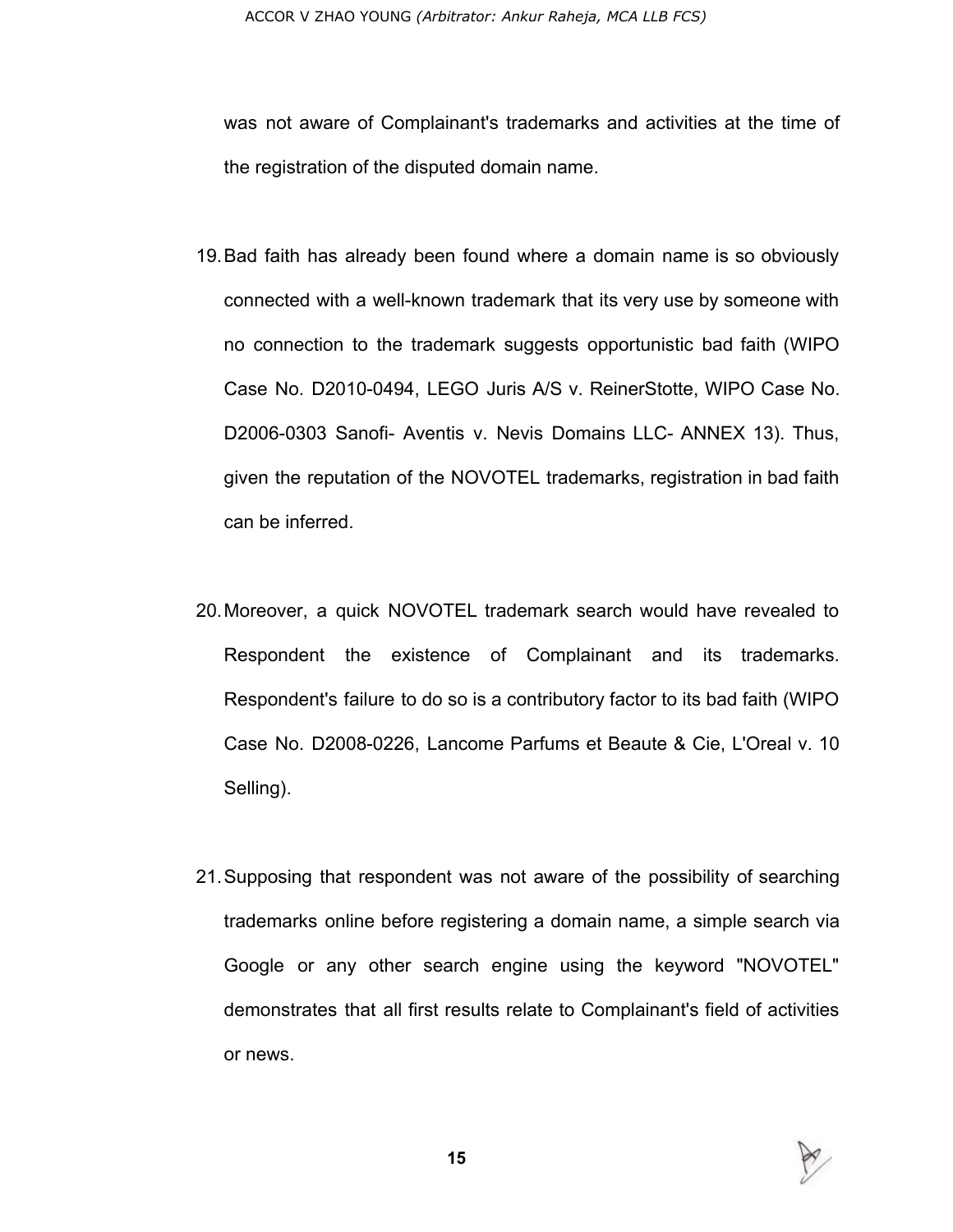- 22.In this day and age of the Internet and advancement in Information Technology, the reputation of brands and trademarks transcends national borders. Taking into account the worldwide reputation of Complainant and its trademarks, it is hard to believe that Respondent was unaware of the existence of Complainant and its trademarks at the time of registration of the disputed domain name.
- 23.It has been held in previous cases that knowledge of a corresponding trademark at the time of registration of the domain name suggests bad faith (WIPO Case No. D2000-0270, Document Technologies, Inc. v. International Electronic Communications Inc., WIPO Case No. D2006-0464, Caixa D'Estalvis I Pensions de Barcelona ("La Caixa") v. Eric Adam).
- 24.Previous Panels have established that knowledge of Complainant's Intellectual Property rights, including trademark, at the time of registration of a disputed domain name proves bad faith registration (WIPO Case No.D2008-0287, Alstom v. Domain Investments LLC; WIPO Case No. D2007-0077, NBC Universal Inc. v. Szk.com).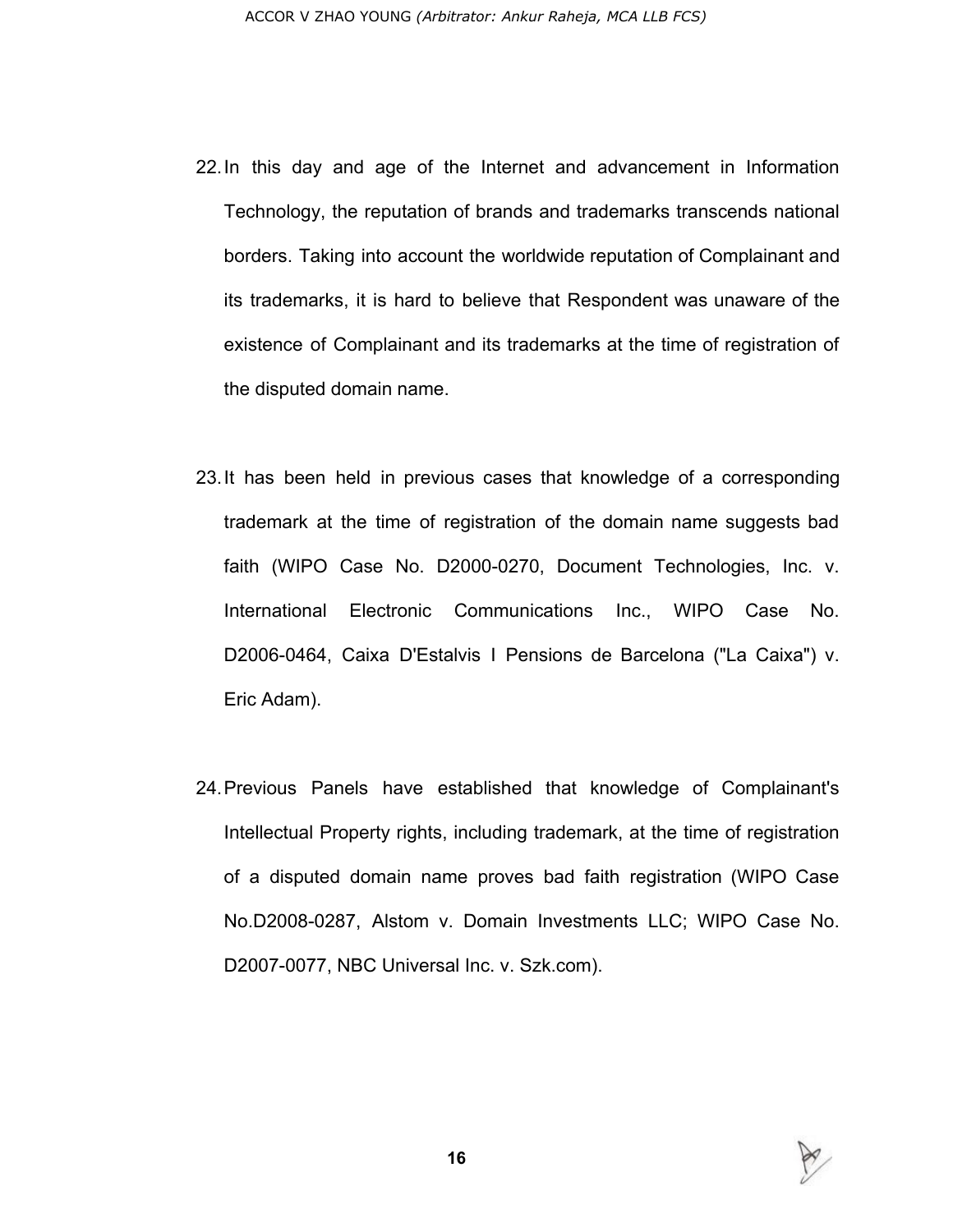- 25.Moreover, the policy, under Paragraph 6(i), states that if there are circumstances which indicate that the Registrant has registered or acquired the domain name for the purpose of selling, renting, or otherwise, transferring the domain name to Complainant or to a competitor, such registration can be considered as bad faith registration and use of the domain name. In the present case, the disputed domain name was offered for sale by Respondent and was also placed for sale on SEDO's Marketplace. It demonstrates that Respondent was aware of the disputed domain name's value and that he planned to make a profit via the offer for sale addressed to Complainant. This kind of behaviour is certainly not an evidence of good faith registration and use since the value of the domain name is only provided by the fame of the trademarks it contains (INDRP dispute decision no 018 <br />baccarat.in> decided on October 06, 2006, INDRP/306 <ibis.co.in> decided on March 1, 2012).
- 26.Previous panels have considered that in the absence of any license or permission from Complainant to use such widely known trademarks, no actual or contemplated bona fide or legitimate use of the domain name could reasonably be claimed (WIPO Case No. D2000-0055, Guerlain S.A. v. Peikang; WIPO case No. D2008-0281, Alstom, Bouygues v. Webmaster).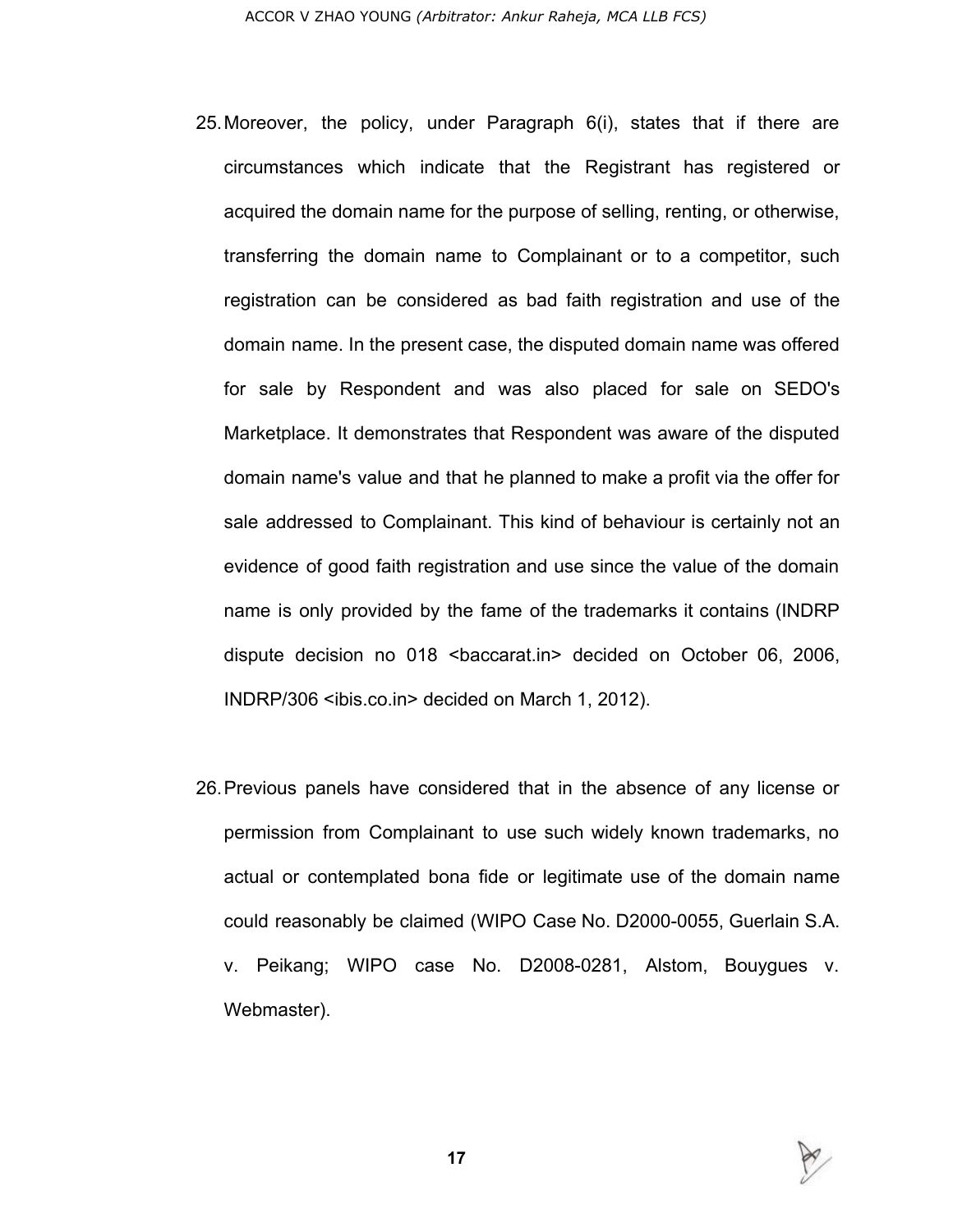- 27.As the disputed domain name is confusingly similar to Complainant's trademarks, previous Panels have ruled that "a likelihood of confusion is presumed and such confusion will inevitably result in the diversion of Internet Traffic from complainant's site to Respondent's site" (WIPO Case No. D2012-1765, MasterCard International Incorporated ("MasterCard") v. Wavepass AS: WIPO Case No. D2006-1095, Edmunds.com, Inc. v. Triple E Holdings Limited).
- 28.Furthermore, the domain name previously directed towards a parking website, which is a method to derive commercial gains through the pay-per-click links present on the parking website. This does not constitute good faith use of the domain name (INDRP Dispute decision no 018 <baccarat.in> decided on October 06, 2006; INDRP/343 <lorealprofessionnel.in> decided on May 17, 2012; INDRP/181 <manulife.in> decided on January 10, 2011; INDRP/165 <lazard.co.in> decided on March 9, 2011).
- 29.Additionally, the domain name was also offered for sale. This clearly shows lack of interest in the domain name and Respondent's intention to derive undue advantage of Complainant's trademarks to generate profits. The use of these well-known trademarks to attract Internet users to a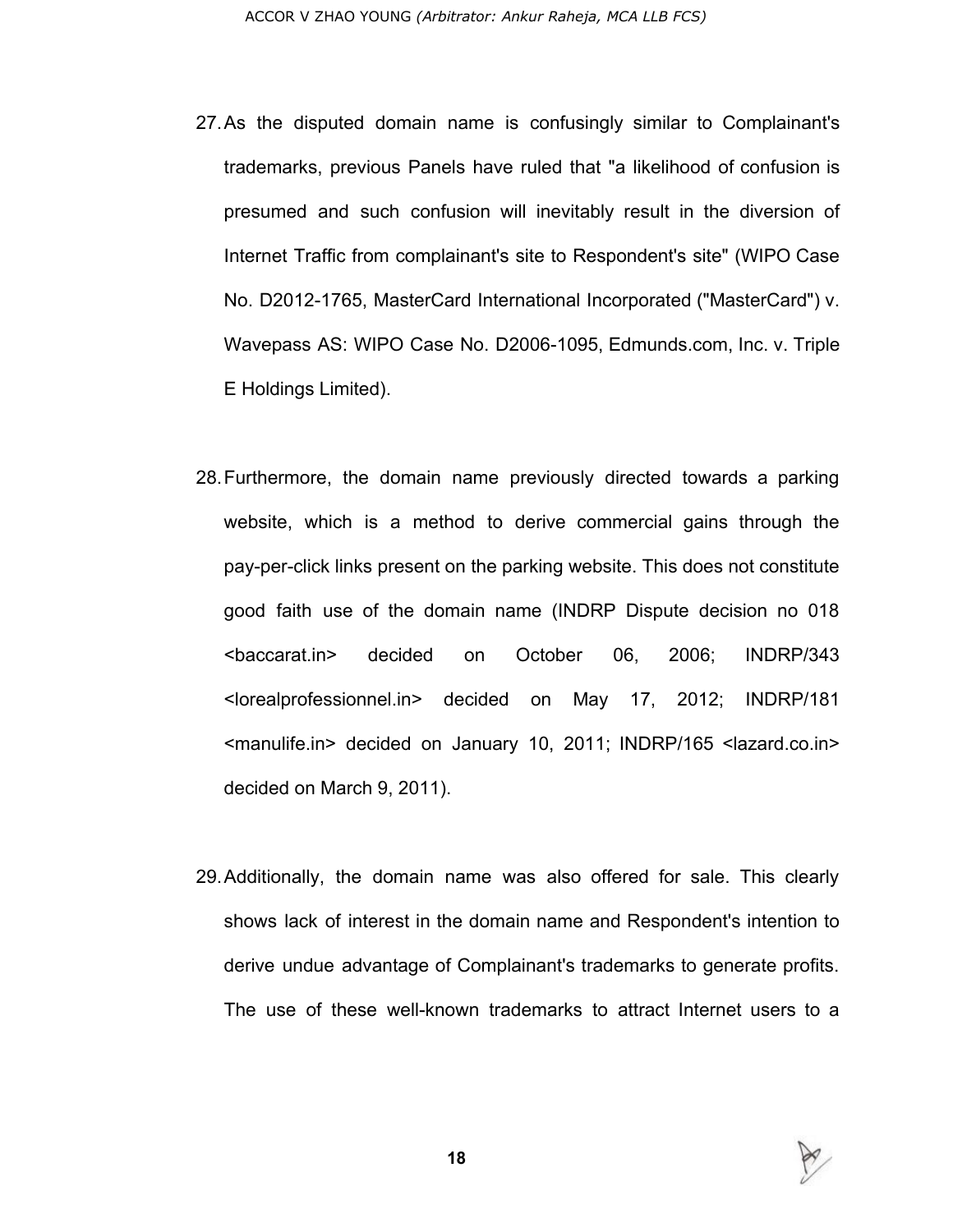website for commercial gains constitutes a use in bad faith pursuant to the policy (INDRP/344 <larocheposay.co.in> decided on June 11, 2012).

- 30.The clear inference to be drawn from the Respondent's operations is that he is trying to benefit from the fame of the Complainant's trademarks. Therefore, it is more likely than not, that Respondent's primary motive in registering and using the dispute domain name was to capitalise on or otherwise take advantage of Complainant's trademark rights, through the creation of initial interest of confusion.
- 31.The domain name <novotel.co.in> is currently inactive. Nevertheless, this state of inactivity does not mean that the domain name is used in good faith. Previous Panels have already considered that passive holding of a disputed domain name can satisfy the requirements of Paragraph 4(a)(iii), and that in such cases the Panel must give close attention to all the circumstances of Respondent's behaviour (WIPO Case no. D2000-0003, Telstra Corporation Limited v. Nuclear Marshmallows). Finally, it can be deduced that Respondent registered the domain name to prevent Complainant from using its trademarks in the disputed domain name. According to former panel, this type of conduct constitutes evidence of Respondent's bad faith (WIPO Case No. D2009-0242, L'oreal v. Chenxiansheng).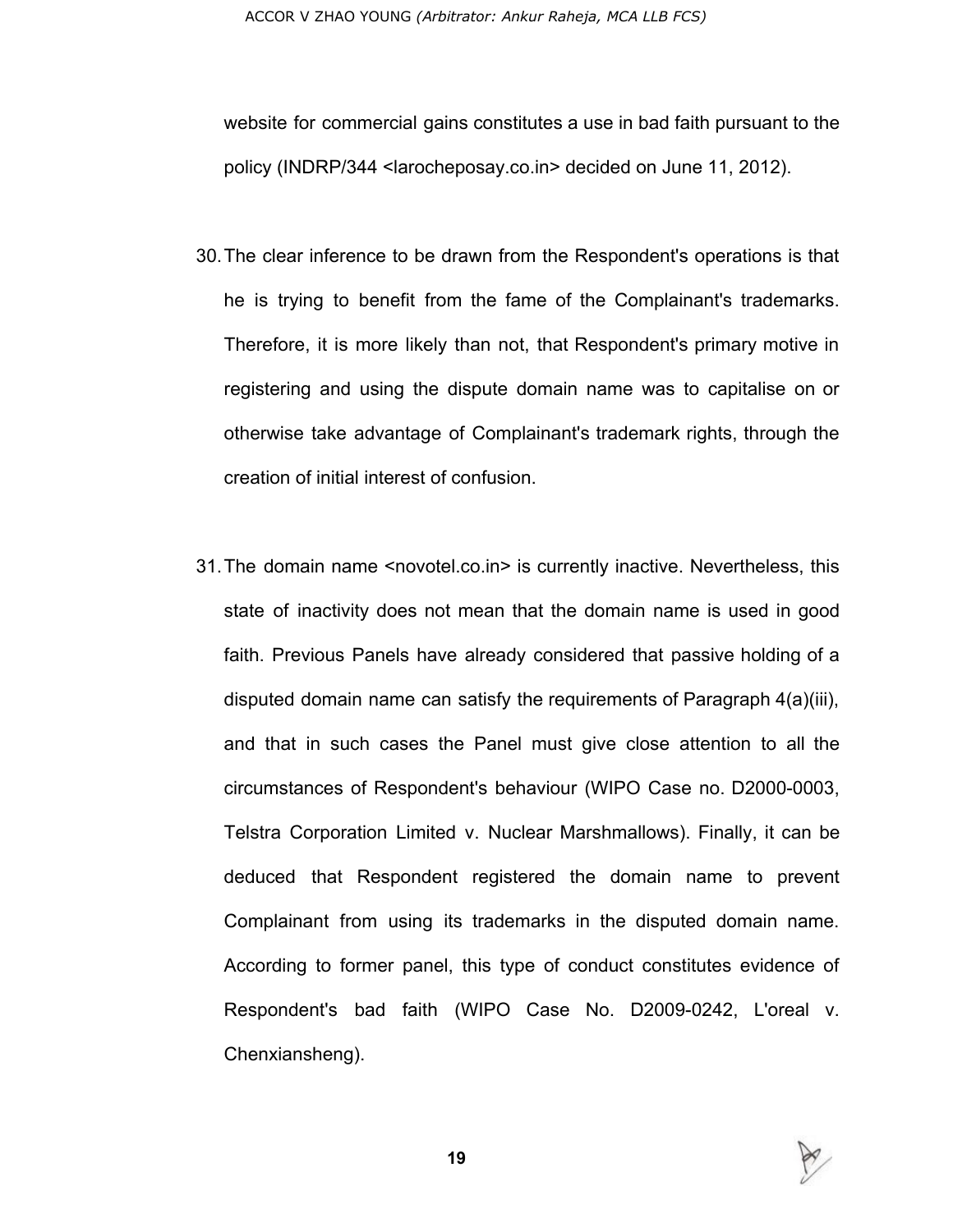#### **II. Respondent contends as follows:**

A. The Respondent was provided various opportunities to file his response to the Complaint by the Arbitrator by its notice dated 08 August 2018 and 23 August 2018 respectively.

B. However, Respondent is unreachable and/or failed and/or neglected to file any response to the Complaint filed by the Complainant despite being given an adequate notification and several opportunities by the Arbitrator.

C. The Arbitrator, therefore, has no other option but to proceed with the matter and to decide the complaint on the basis of the material on record and in accordance with the .IN Dispute Resolution Policy and the Rules framed thereunder.

### **7. Discussion and Findings:**

### **I. Procedural Aspects**

A. The Complainant, while filing the Complaint, submitted to Arbitration proceedings in accordance with the .IN Dispute Resolution Policy and the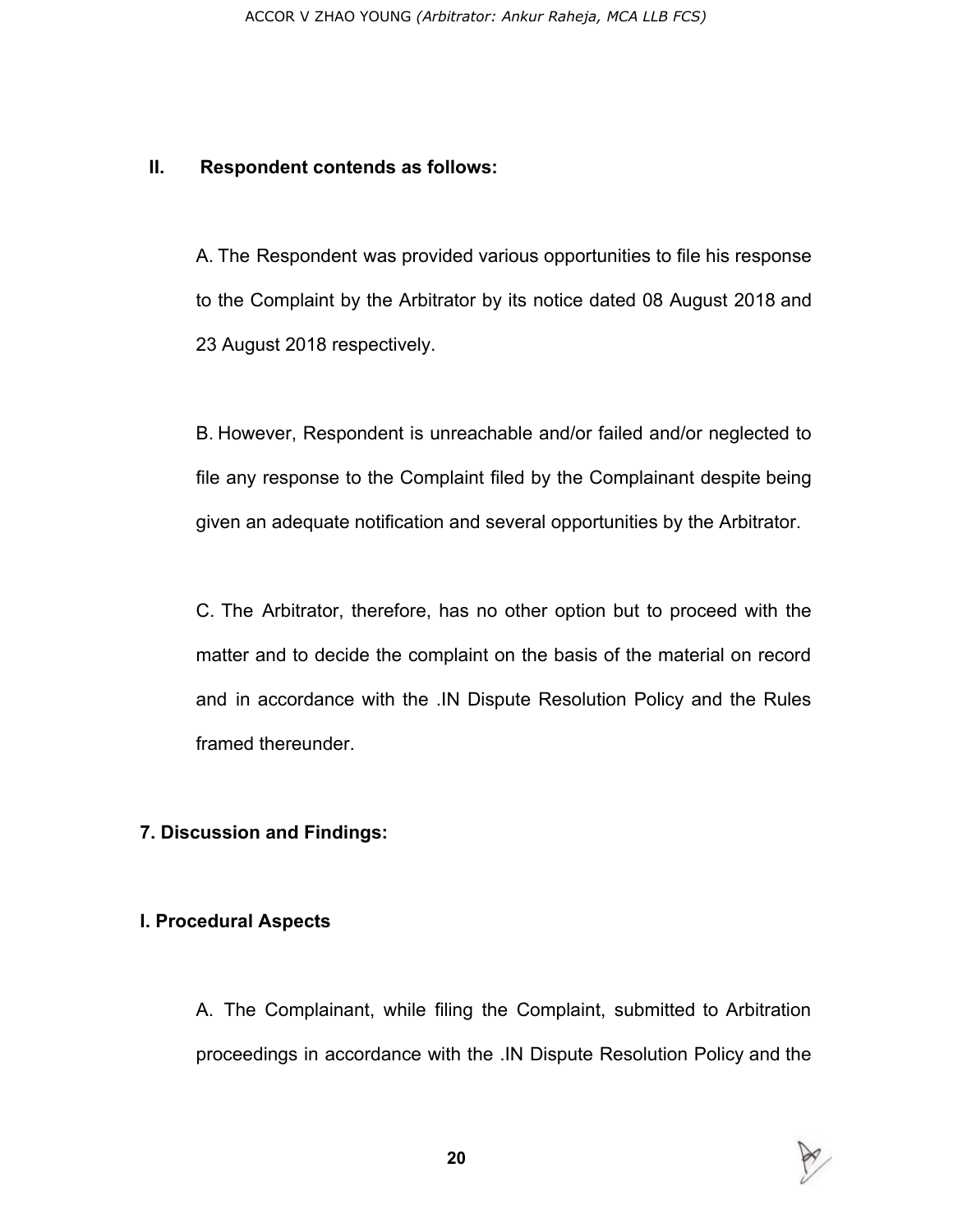Rules framed thereunder. The Respondent also submitted to the mandatory arbitration proceedings in terms of paragraph 4 of the INDRP Policy, while seeking registration of the disputed domain name.

B. The .IN Dispute Resolution Policy requires the Complainant, to establish the following three elements:

(i) The Registrant's domain name is identical or confusingly similar to a name, trademark or service mark in which the Complainant has rights;

(ii) The Registrant has no rights or legitimate interests in respect of the domain name; and

(iii) The Registrant's domain name has been registered or is being used in bad faith.

C. Undoubtedly, the Complainant has exclusive ownership and right, title and interest to the mark **'NOVOTEL'**. The same have been protected by registration as Trademark in different countries, including India, claiming its use since almost three decades. Otherwise also, the Complainant's mark is a widely known and acquired a secondary meaning, which is quite evident through it's continuous and extensive use.

#### **II. Respondent's Default**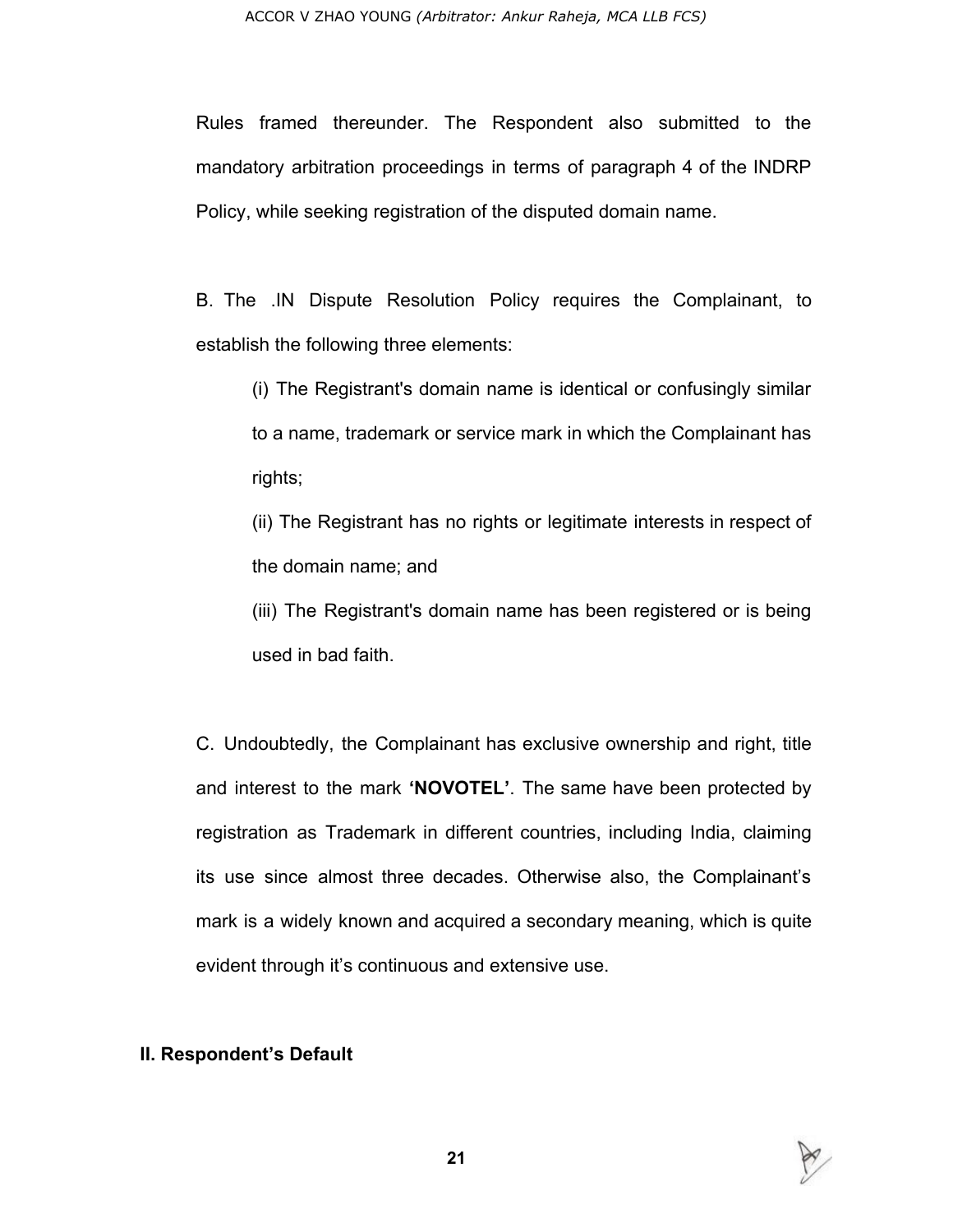- A. Several UDRP decisions have established that once a complainant has made a prima facie case that a Respondent lacks legitimate interest or right, the burden shifts to the Respondent to prove its right or legitimate interest in the domain name (F. Hoffman-La Roche AG v. Steven Pratt, WIPO Case No. D2009-0589 and Canadian Tire Corporation Limited v. Swallowlane Holdings Ltd., WIPO Case No. D2009-0828). That is, it is well established principle that once a Complainant makes a prima facie case showing that a Respondent lacks rights to the domain name at issue; the Respondent must come forward with the proof that it has some legitimate interest in the Domain Name to rebut this presumption. But the Respondent has failed to come forward with a Response and moreover has provided false WHOIS for the domain name in violation of terms and conditions of registration of Domain Names. Therefore, in light of Complainant's unrebutted assertion that Respondent has no rights or legitimate interests in the disputed domain name, the Arbitrator may presume that no such rights or interests exist. [Pavillion Agency, Inc. v. Greenhouse Agency Ltd., WIPO Case No D2000-1221].
- B. The INDRP Rules of Procedure requires under Rule 8(b) that the Arbitrator must ensure that each party is given a fair opportunity to represent its case. Further, Rule 11 (a) empowers the arbitrator to proceed with an ex-parte decision in case any party does not comply with the time limits. The

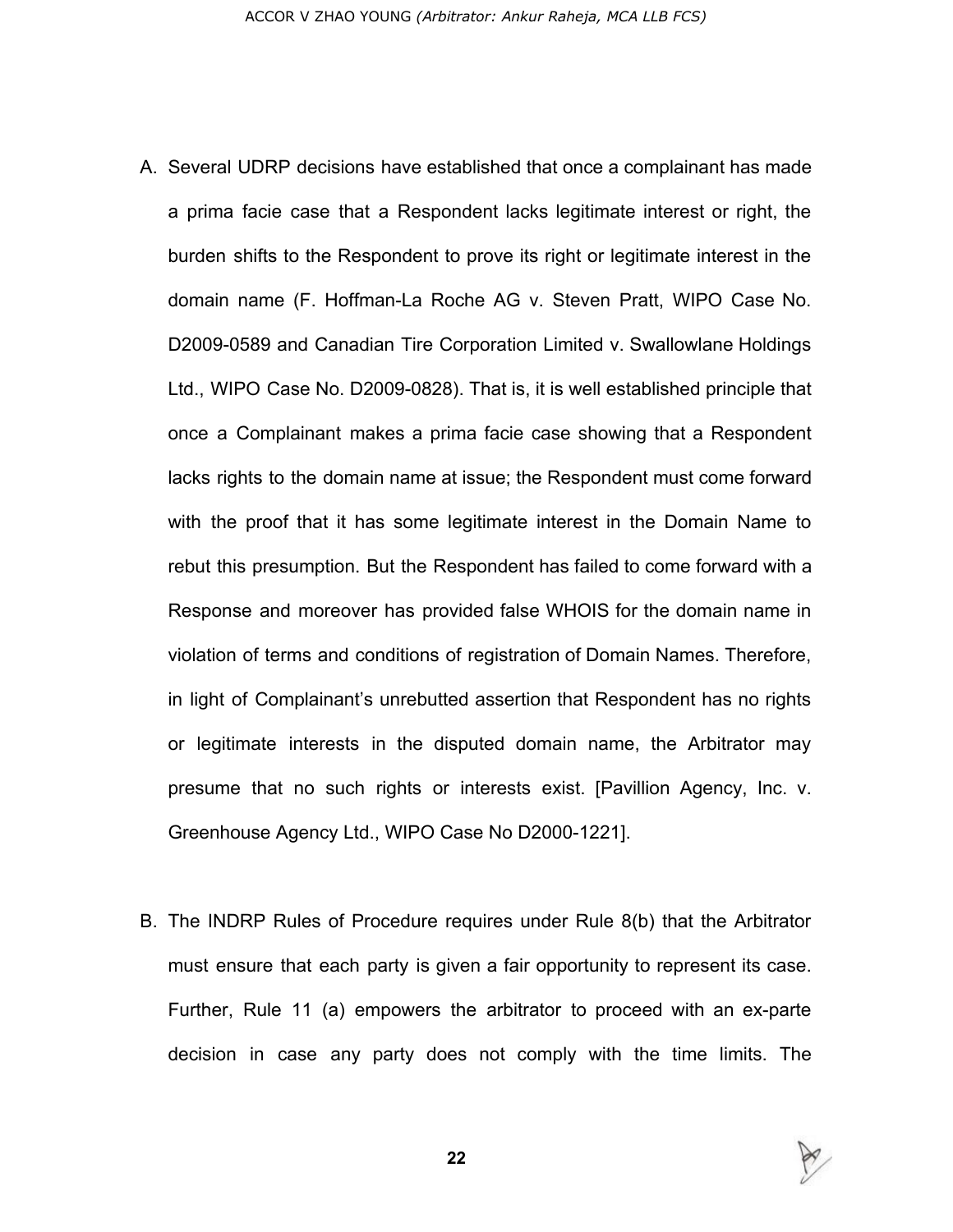Respondent was given notice of this administrative proceeding in accordance with the Rules. The .IN Registry discharged its responsibility under Rule 2(a) of the INDRP Rules of Procedure to employ reasonably available means calculated to achieve actual notice to the Respondent of the Complaint.

- C. The Respondent has not filed its reply or any documentary evidence thereof and has not sought to answer the complainant's assertions, evidence or contentions in any manner. The averments made in the complaint remain unrebutted and unchallenged. There is no dispute raised to the documents relied upon by the Complainant.
- D. In the matter of Taco Bell Corporation V. Webmasters Casinos Ltd [INDRP/067], it was held that the Respondent registered the disputed domain name maliciously and he shows his depraved intention, in the arbitration proceedings by his act because three notices were sent by the arbitrator but he has submitted no reply of anyone. [INDRP/067 - tacobell.co.in - May 29, 2008]. Also in the matter of Talk City, Inc. v. Robertson, WIPO Case No D2000-0009, it has been held that because Respondent failed to submit a Response, the Panel may accept all of Complainant's reasonable assertions as true.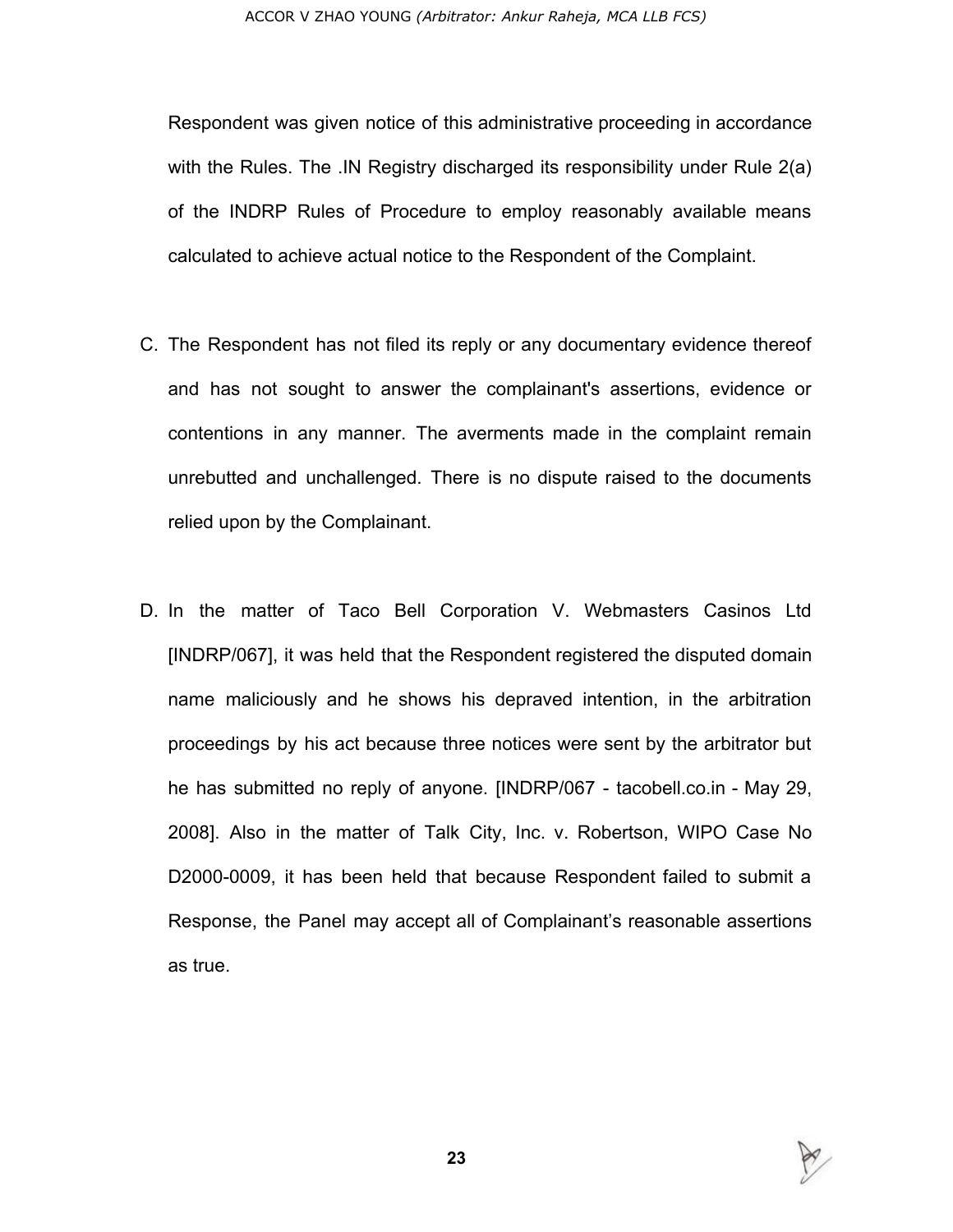E. The Arbitrator finds that the Respondent has been given a fair opportunity to present his case. The paragraph 12(a) of INDRP Rules of Procedure provides that the Arbitrator shall decide the Complaint on the basis of the statements and documents submitted in accordance with the INDRP and any law that the Arbitrator deems fit to be applicable. In accordance with Rules paragraph 12, the Arbitrator may draw such inferences as are appropriate from the Respondent's failure to reply to Complainant's assertions and evidence or to otherwise contest the Complaint. In the circumstances, the arbitrator's decision is based upon the Complainant's assertions, evidence and inferences drawn from the Respondent's failure to reply.

# **III. Requirements of Paragraph 4 of the INDRP Policy, i.e. Issues Involved in the Dispute:**

The INDRP policy lists the following three elements that the Complainant must prove to merit the finding that the domain name of the Respondent be transferred to the Complainant or whether any other remedy in terms of the paragraph 10 of the INDRP Policy will be available or not:

**(i) Identical or confusingly similar with the Trade Mark, etc [Para 4(i) of INDRP Policy]**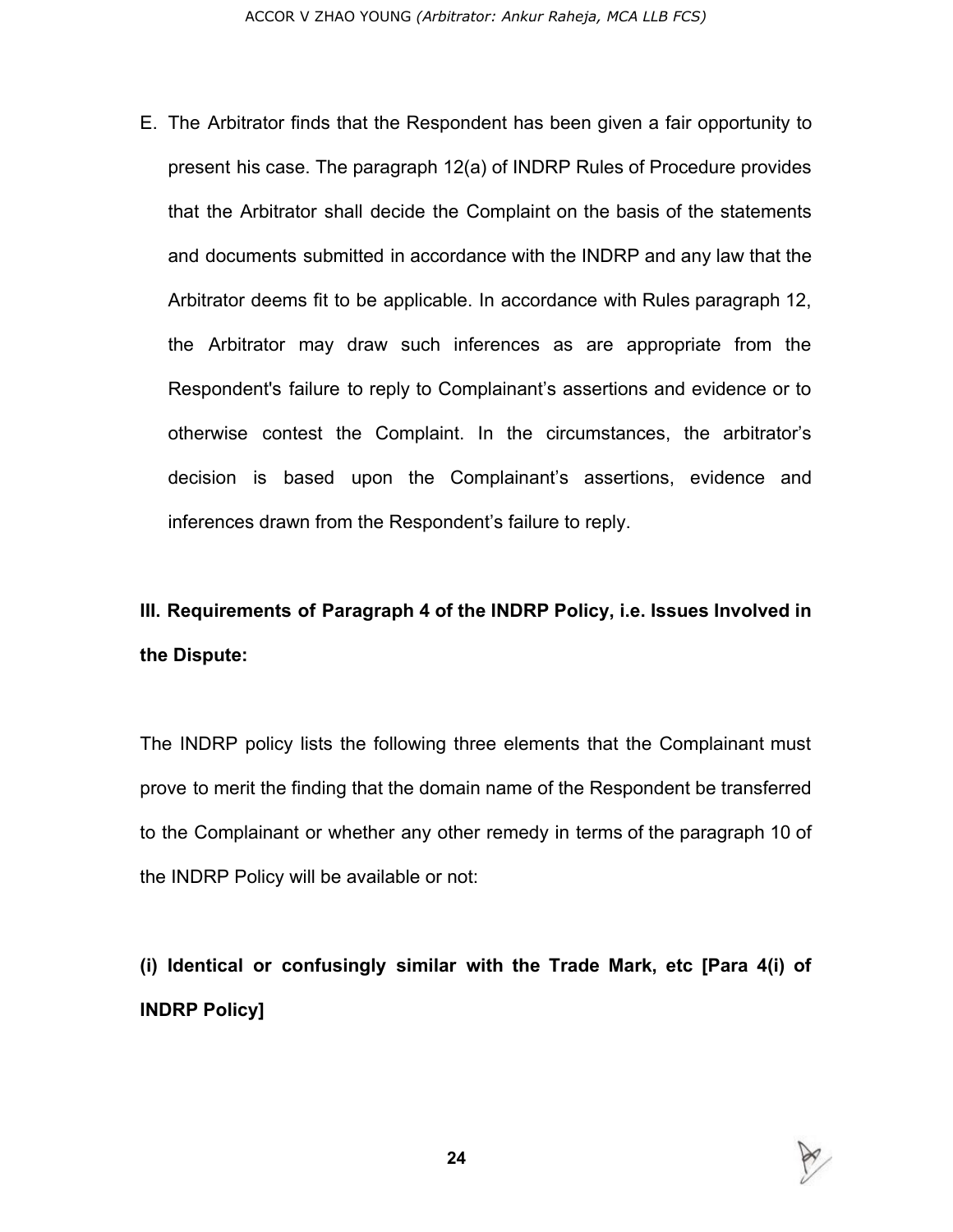- A. Complainant's mark '**NOVOTEL**' is an inventive word that has been used exclusively by the Complainant for almost last three decades. The Trademark was first registered in 1989 as an International Trademark under class 42 and also later under different classes. Complainant, inter alia, operates various websites including **Novotel.in** and **Novotel.com**. Further, the Complainant has presence in many countries including India and has a huge online presence.
- B. Due to said continuous use, the mark '**NOVOTEL**' has acquired tremendous reputation and as a result secondary meaning. The consumers and the business worldwide associate the expression '**NOVOTEL**' with quality products/services originating from the Complainant only. It was held in the matter of Perfetti Van Melle Benelux BV v. Lopuhin Ivan, IPHOSTER [WIPO Case No. D2010-0858] that trademark registration constitutes prima facie evidence of the validity of trademark rights. [See: Backstreet Productions, Inc. v. John Zuccarini, CupcakeParty, Cupcake Real Video, Cupcake-Show and Cupcakes-First Patrol, WIPO Case No: D2001-0654].
- C. Further, in the matter of Accor v. Adam Smith [WIPO Case No. D2016-0015], it was held "the Panel is satisfied, taking into account that Complainant's '**NOVOTEL'** trade mark has a strong reputation and is well known, that Respondent has provided no evidence of any actual or contemplated good

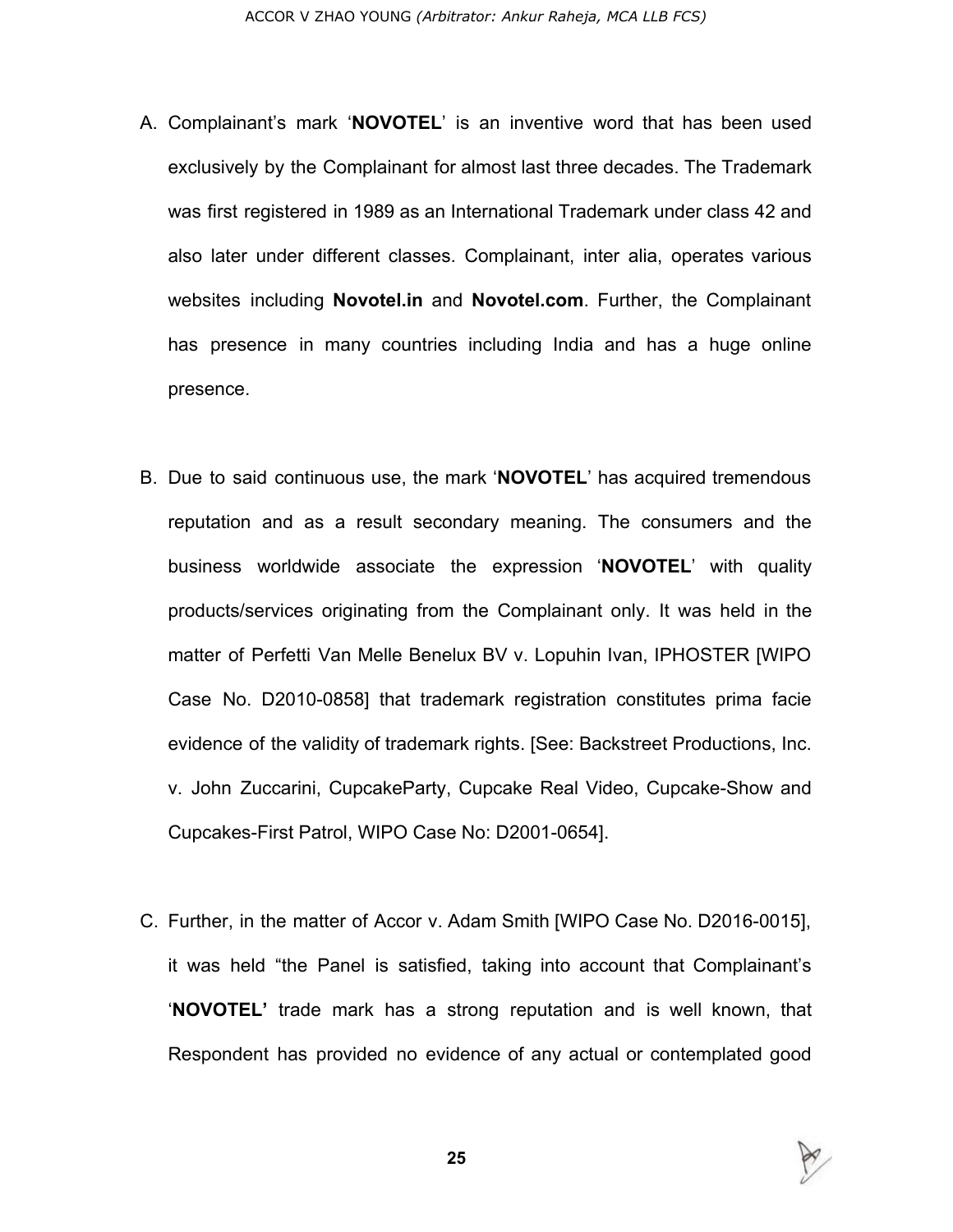#### ACCOR V ZHAO YOUNG *(Arbitrator: Ankur Raheja, MCA LLB FCS)*

faith use of the disputed domain name and the other factors asserted by Complainant...". The well-known status of a mark includes considerations like knowledge or recognition among relevant section of public, duration, extent and geographical area of use, promotion and publicity of mark, etc. [Yahoo! Inc. v. Jorge O. Kirovsky, D2000-0428; Kabushiki Kaisha Toshiba v Shan Computers, D2000-0325; Nike, Inc. v. B. B. de Boer, D2000-1397]. Further, it has been held in the matter of Disney Enterprises, Inc. v. John Zuccarini, Cupcake City and Cupcake Patrol [WIPO Case No. D2001-0489] that "domain names that incorporate well-known trademarks can be readily confused with those marks".

D. The complainant asserts that Respondent has registered the Disputed Domain Name <novotel.co.in> on 14 April 2017, it entirely comprised of Complainant's mark. Indeed, numerous courts and UDRP panels have recognized that "if a well-known trademark is incorporated in its entirety, it may be sufficient to establish that a domain name is identical or confusingly similar to Complainant's registered mark." While the disputed Domain Name <novotel.co.in> incorporates the said Trademark in it's entirely, which has been held in many domain dispute matters as enough to satisfy the first condition under para 4(i) of INDRP Policy [INDRP Case No INDRP/887 <colgate.in> decided on May 26, 2017 INDRP Case No INDRP/741 <goodyear.in> decided on February 8 2016; Allied DOMECQ Spirits and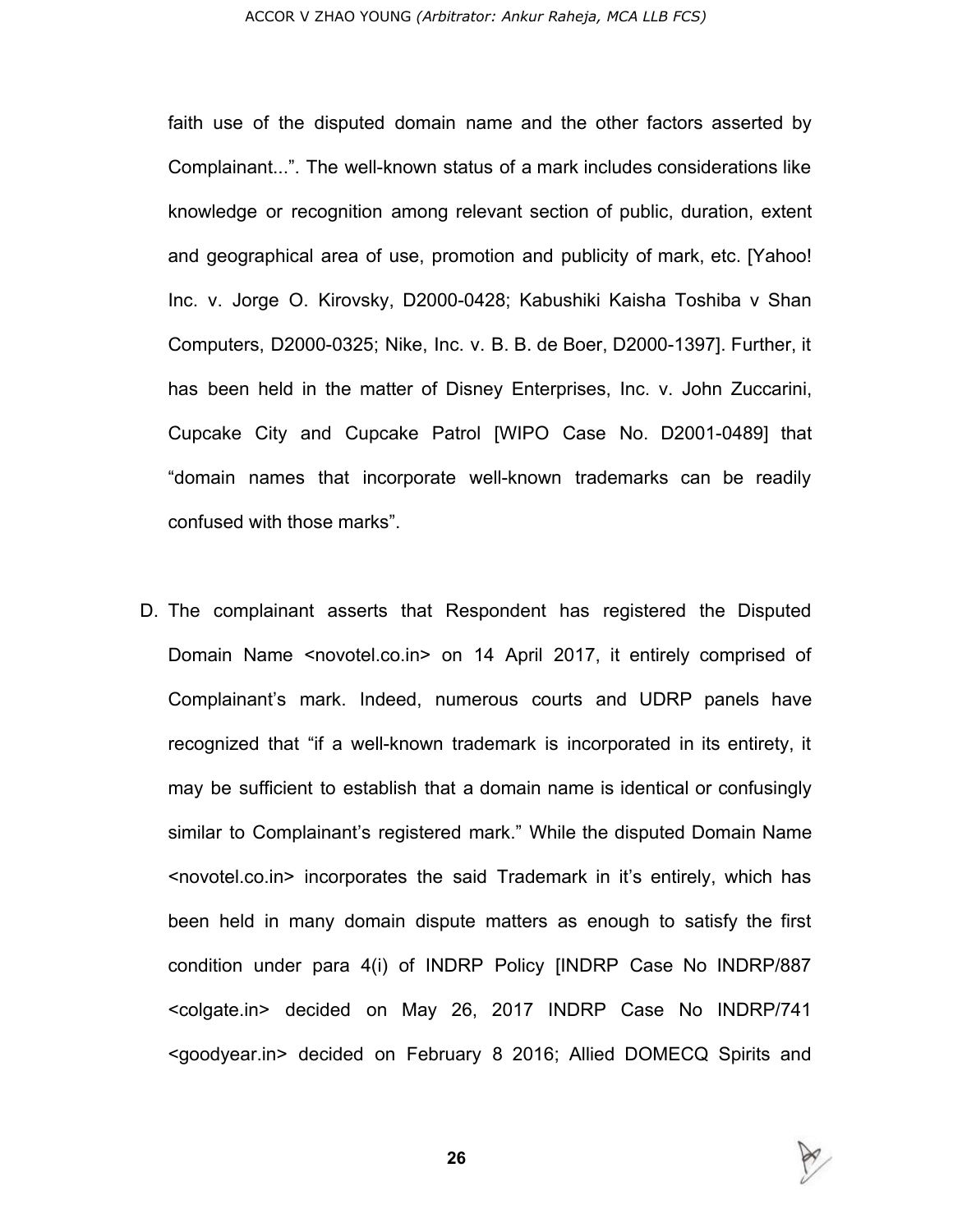#### ACCOR V ZHAO YOUNG *(Arbitrator: Ankur Raheja, MCA LLB FCS)*

Wine Limited v Roberto Ferrari, (INDRP Case No. 071); ITC Limited V Travel India (INDRP Case No. 065); Philip Morris USA Inc. v Doug Nedwin/SRSPlus Private Registration (WIPO Case No. D2014-0339)]. Similarly, in eAuto, LLC v. Triple S Auto Parts, D2000-0047, the Panel decided that when a domain name wholly incorporates a Complainant's registered mark, that is sufficient to establish identity or confusing similarity for purposes of the Policy. Thus, the use of the disputed domain name by the Respondent is a prima facie case of trade mark/brand infringement.

E. Further, the paragraph 3 of the INDRP policy clearly states that it is the responsibility of the Respondent to find out before registration that the domain name that the registration of the domain name will not infringe upon or otherwise violate the rights of any third party. Therefore, based on Complainant's clear rights in the Marks, along with the widespread popularity of Complainant's mark '**NOVOTEL**', it is quite obviously as an Internet User would likely mistakenly believe that a website accessible by the URL <novotel.co.in> is managed or endorsed by Complainant, or enjoys the benefit of Complainant's news and information resources. And no doubt, Respondent's Infringing Domain Names are confusingly similar to Complainant's Marks. Moreover, in Living Media, Limited v. India Services, D2000-0973, it has been held that "trademark registration is itself prima-facie evidence that the mark is distinctive".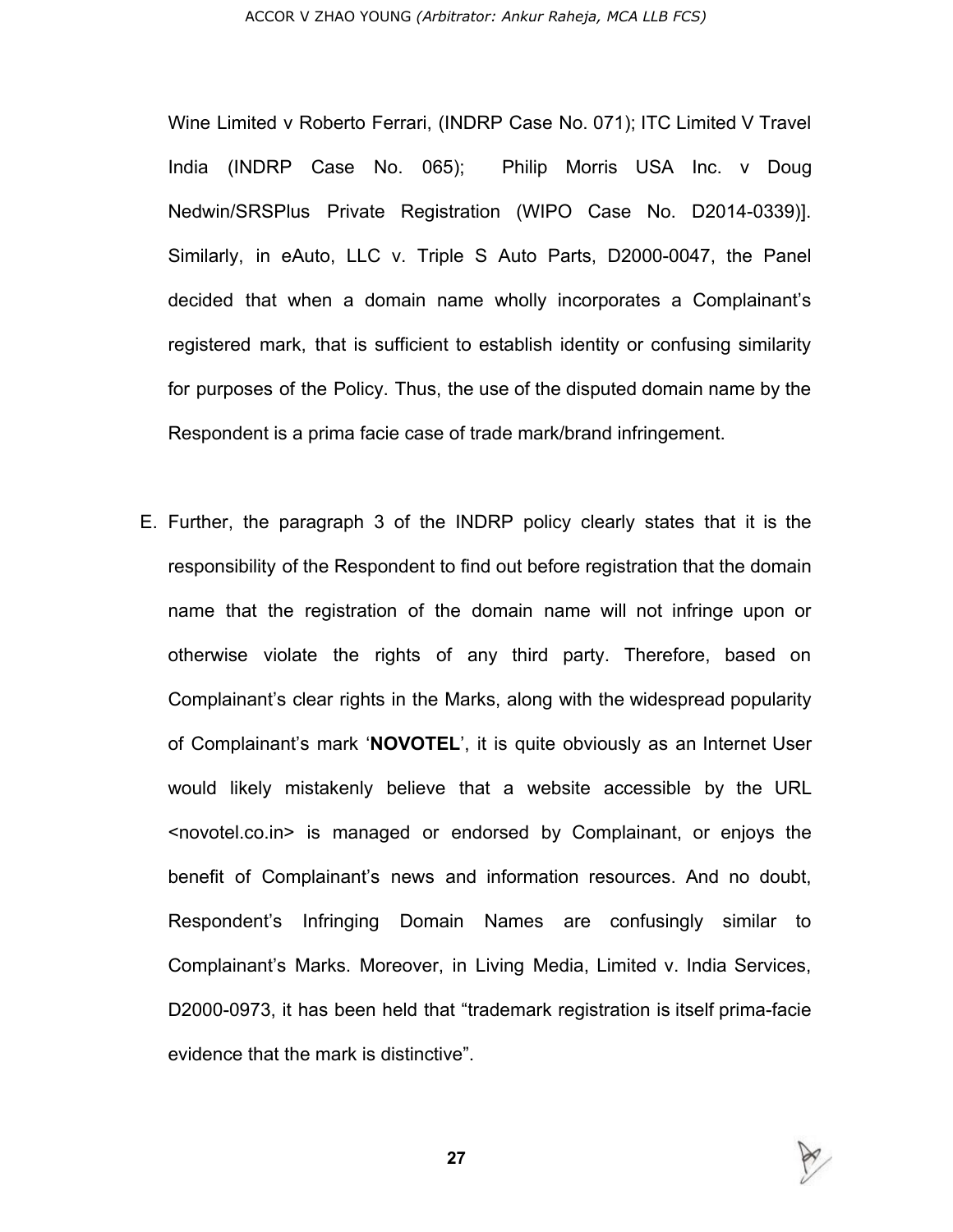F. Besides it is also well-established that the extensions such as '**CO.IN**' in a disputed domain name do not affect a finding of similarity. In the INDRP matter of The Hershey Company V. Rimi Sen, it has been held that the addition of the country top level domain ".co.in" in the disputed domain does not avoid a determination that the domain name is identical or confusingly similar to the Complainant's mark [INDRP/289 - Hersheys.co.in].

Thus, the Complainant has satisfied the requirement of paragraph 4(i) of the INDRP Policy.

# **(ii) Rights or Legitimate Interests in the Domain Name [Para 4(ii) of INDRP Policy]**

The circumstances has been elaborated under Paragraph 7 of the INDRP policy as under and the Respondent need to fit in at least one circumstance under this clause in order to prove legitimate interest:

*Para 7 of the INDRP Policy: Registrant's Rights to and Legitimate Interests in the Domain Name*

*Any of the following circumstances, in particular but without limitation, if found by the Arbitrator to be proved based on its evaluation of all evidence presented,*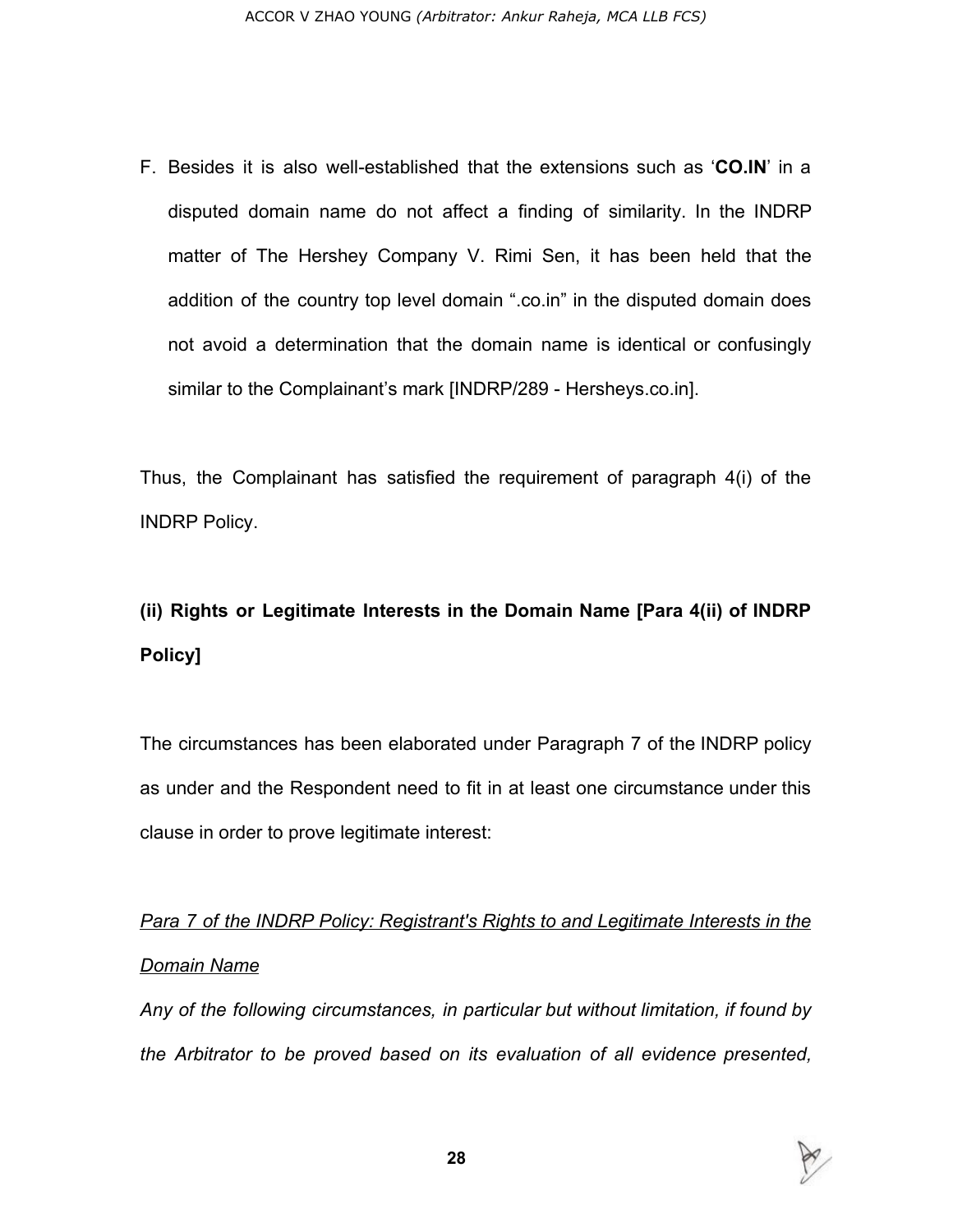*shall demonstrate the Registrant's rights to or legitimate interests in the domain name for the purposes of Paragraph 4 (ii):*

*(i) before any notice to the Registrant of the dispute, the Registrant's use of, or demonstrable preparations to use, the domain name or a name corresponding to the domain name in connection with a bona fide offering of goods or services; or (ii) the Registrant (as an individual, business, or other organization) has been commonly known by the domain name, even if the Registrant has acquired no trademark or service mark rights; or*

*(iii) the Registrant is making a legitimate non-commercial or fair use of the domain name, without intent for commercial gain to misleadingly divert consumers or to tarnish the trademark or service mark at issue.*

A. The Complainant has been into hospitality industry since 1945, while it started using the mark **'NOVOTEL'** in late 1980s, when no such mark was in use. Further, Complainant denies of having assigned, granted, licenced, sold, transferred or in any way authorized the Respondent to use the distinctive mark **'NOVOTEL'** or to register the domain name containing its mark. Complainant further submits that the registration of the '**NOVOTEL'** trademarks preceded the registration of the disputed domain name for years. Panels found that in absence of any licence or permission from the Complainant to use such widely known trademarks, no actual or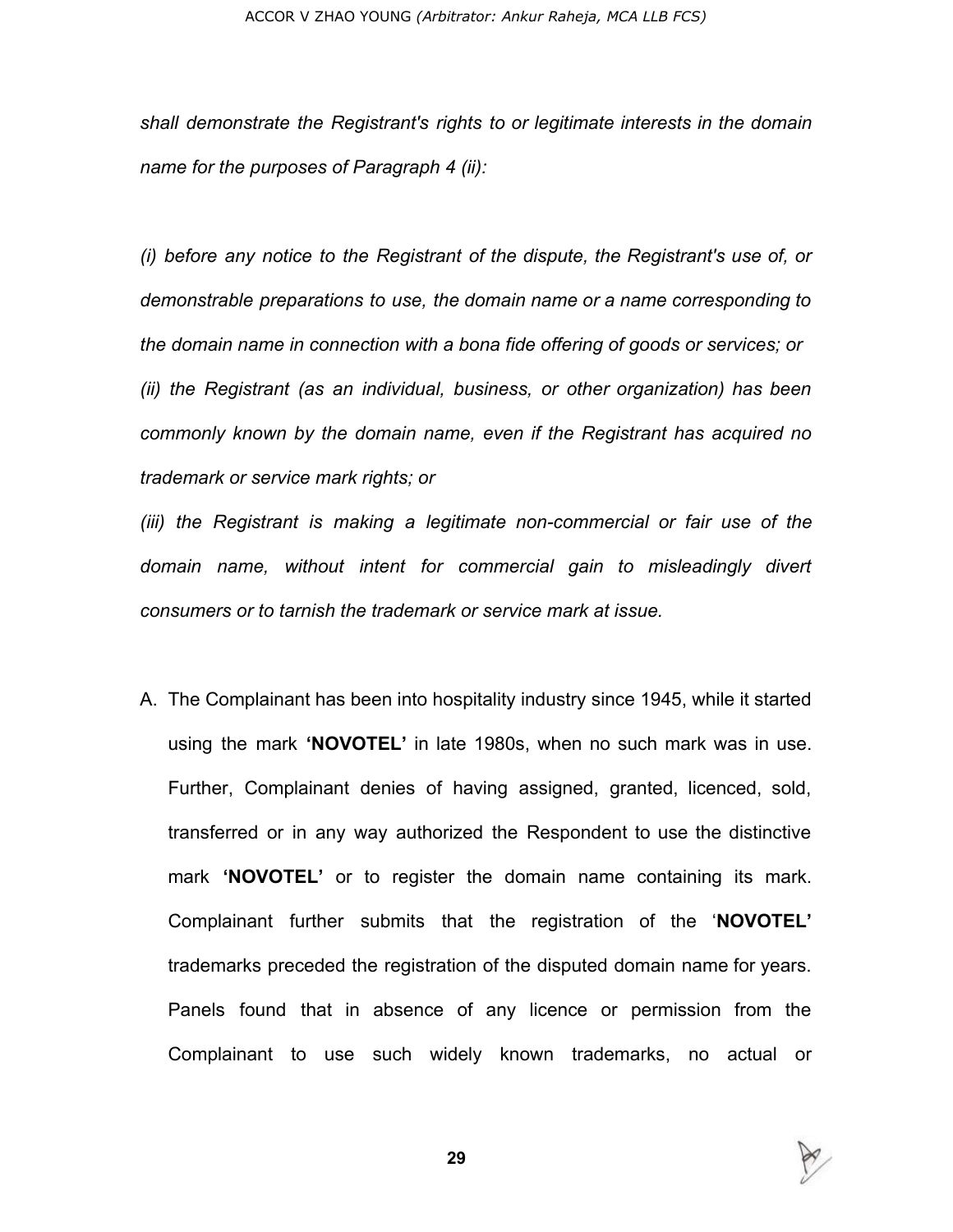contemplated bonafide or legitimate use of the domain name could reasonably be claimed (WIPO Case No D2013-0188, Groupe Auchan v. Gan Yu; WIPO Case No D2010-0138, LEGO Juris A/S v. DomainPark Ltd, David Smith, Above.com Domain Privacy, Transure Enterprise Ltd, Host Master).

- B. It is well established that the Complainant must first make a prima facie case that the Respondent lacks rights and legitimate interests in the disputed domain name, and then the burden shifts to the Respondent to come forward with concrete evidence of such rights or legitimate interests. The Arbitrator finds that the Complainant has made such showing in this case but no information has been submitted by the Respondent on what rights or legitimate interests he may have in the disputed domain name. [Document Technologies, Inc. v. International Electronic Communications Inc., WIPO Case No. D2000-0270]. Also Respondents' failure to respond can be construed as an admission that they have no legitimate interest in the domain names [Pavillion Agency, Inc. v. Greenhouse Agency Ltd., WIPO Case No D2000-1221].
- C. There is no showing that before any notice to the Registrant of the dispute, the Registrant's use of, or demonstrable preparations to use, the domain name or a name corresponding to the domain name in connection with a bona fide offering of goods or services. Rather, the website associated with

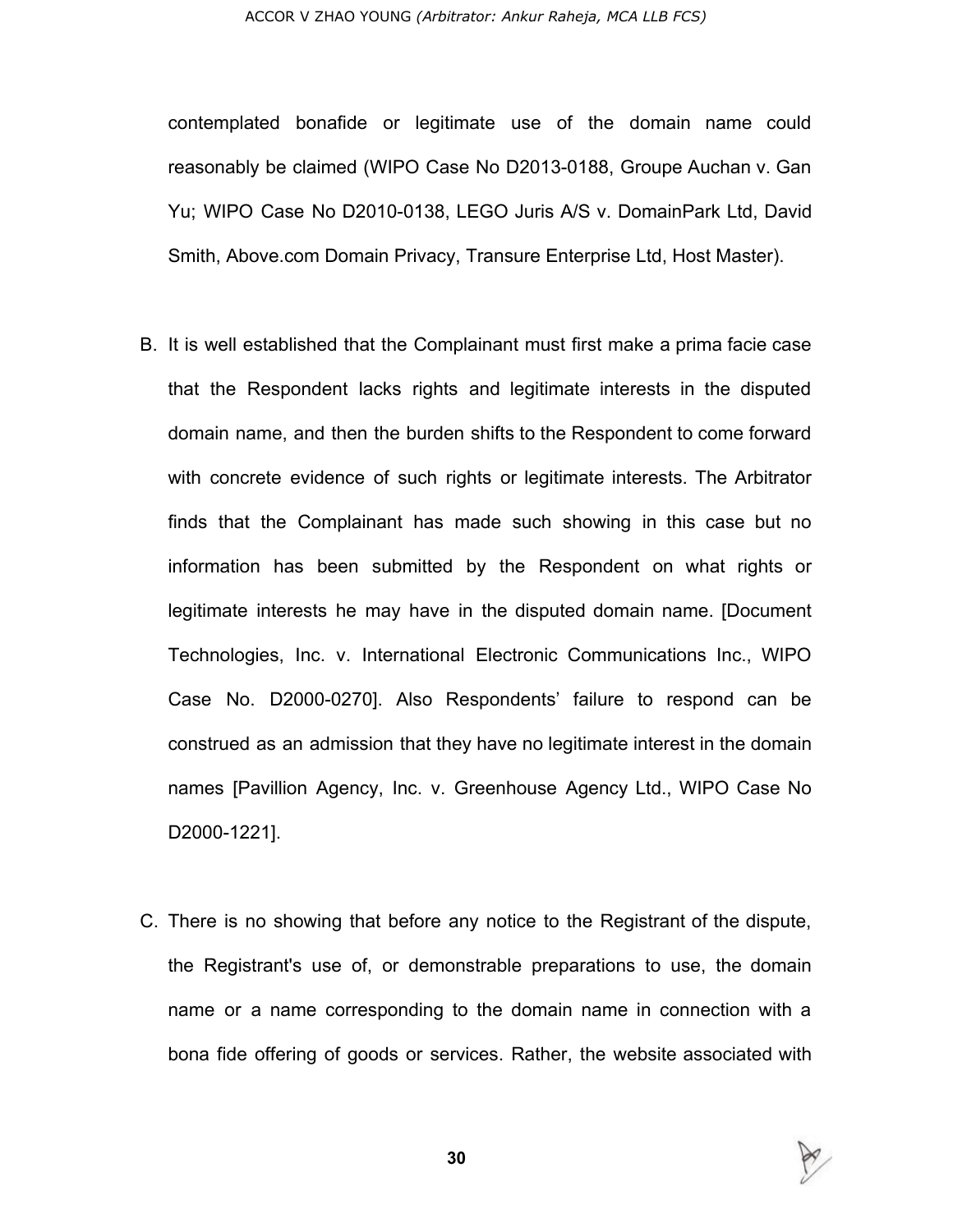the disputed domain name is not being used for any bonafide / legitimate purposes, but previously lead to a parking page displaying PPC (pay per click) advertising links, related to the business of Complainant only. Complainant submits that on his Complaint only the parking page was disabled by parking company and produces the screenshot of the parked page as well, evidencing the use of Complainant's mark in combination with various keywords relevant to the Complainant's business.

D. In the WIPO matter of American Home Products Corporation vs. Ben Malgioglio, [WIPO Case No. D2000-1602], it was held that the Respondent's website is not operational and the Panel infers that it never has been. The Panel simply does not see such passive use to constitute a legitimate non-commercial or fair use without any intent to misleadingly divert consumers or tarnish the trademark or service mark at issue. Further in the WIPO matter of Paris Hilton v. Deepak Kumar [WIPO Case No. D2010–1364], if the owner of the domain name is using it in order "...to unfairly capitalise upon or otherwise take advantage of a similarity with another's mark then such use would not provide the registrant with a right or legitimate interest in the domain name. The Respondent's choice of the Domain Name here seems to be a clear attempt to unfairly capitalise on or otherwise take advantage of the Complainants' trademarks and resulting goodwill."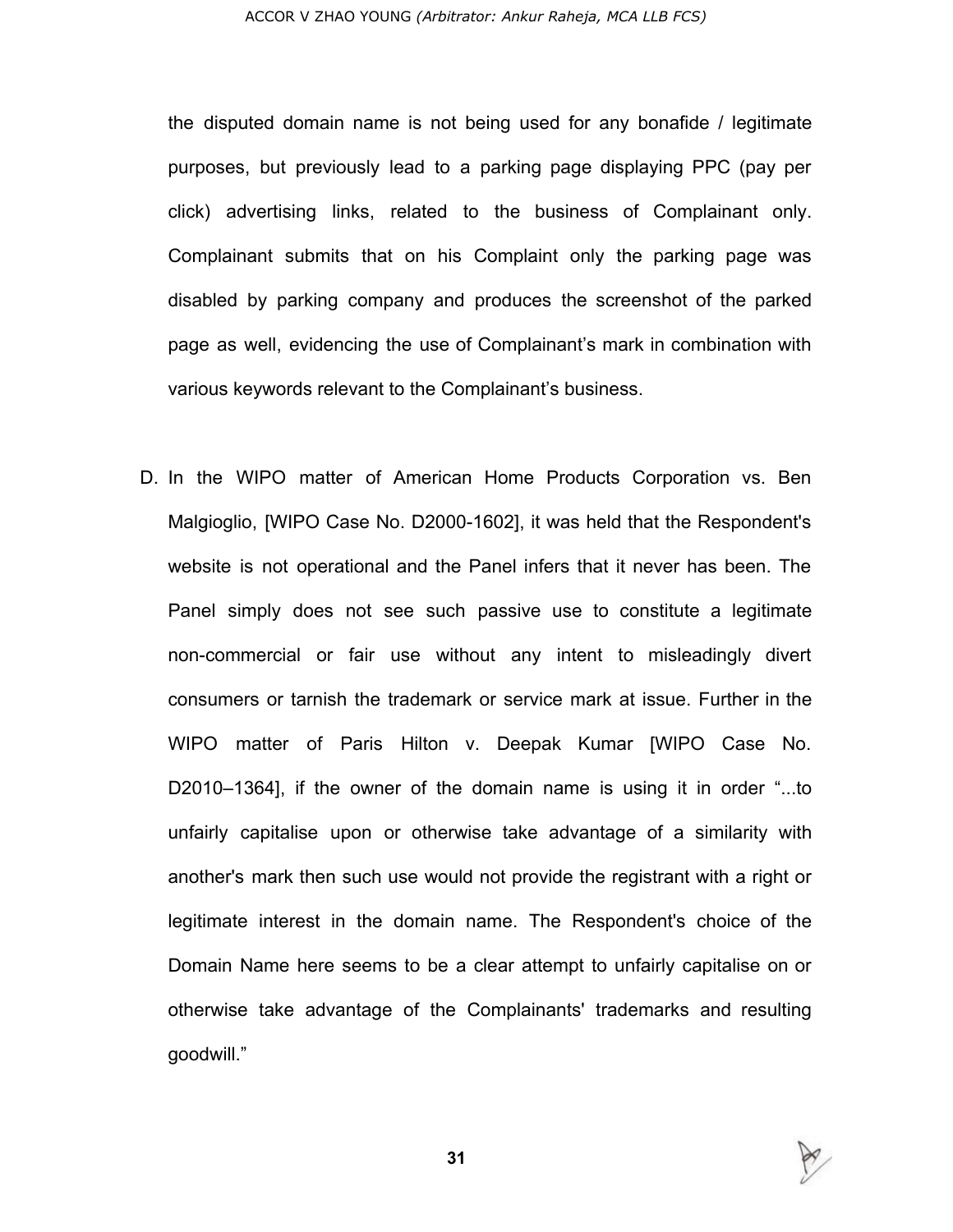- E. The disputed domain name, as per evidence submitted by the Complainant, very recently used to direct towards a parking page displaying sponsored links related complainant's products/services, which does not constitute a bona fide offering of goods but rather mislead the visitors as to the source/origin of the information by displaying links related to Complainant's business. Therefore, it is an indication that Respondent lacks rights or legitimate interests (National Bedding Company L.L.C. v. Back To Bed, Inc., WIPO Case No. D2010-0106 and LEGO Juris A/S v. J.h.Ryu, WIPO Case No. D2010-1156).
- F. Further, there is no evidence that the Respondent is commonly known by the disputed domain name or a corresponding name or uses a corresponding name in a business. Further, the Respondent whose name is 'Zhao Young', as per the WHOIS records, is not commonly known by the disputed Domain name, nor the Respondent actually engages in any business or commerce under the name **'NOVOTEL'**. [Relevant Decision: Etro S.p.A v. M/S Keep Guessing, INDRP/024 (June 27, 2007); Tata Sons Limited v. Jacob W., Case No. D2016-1264]. Obviously, the WHOIS does not indicate that Respondent has ever been or is commonly known by the '**NOVOTEL**' trademark. In the matter of Tercent Inc. v. Lee Yi, FA 139720 (Nat. Arb. Forum February 10, 2003) it was held: "nothing in Respondent's WHOIS information implies that

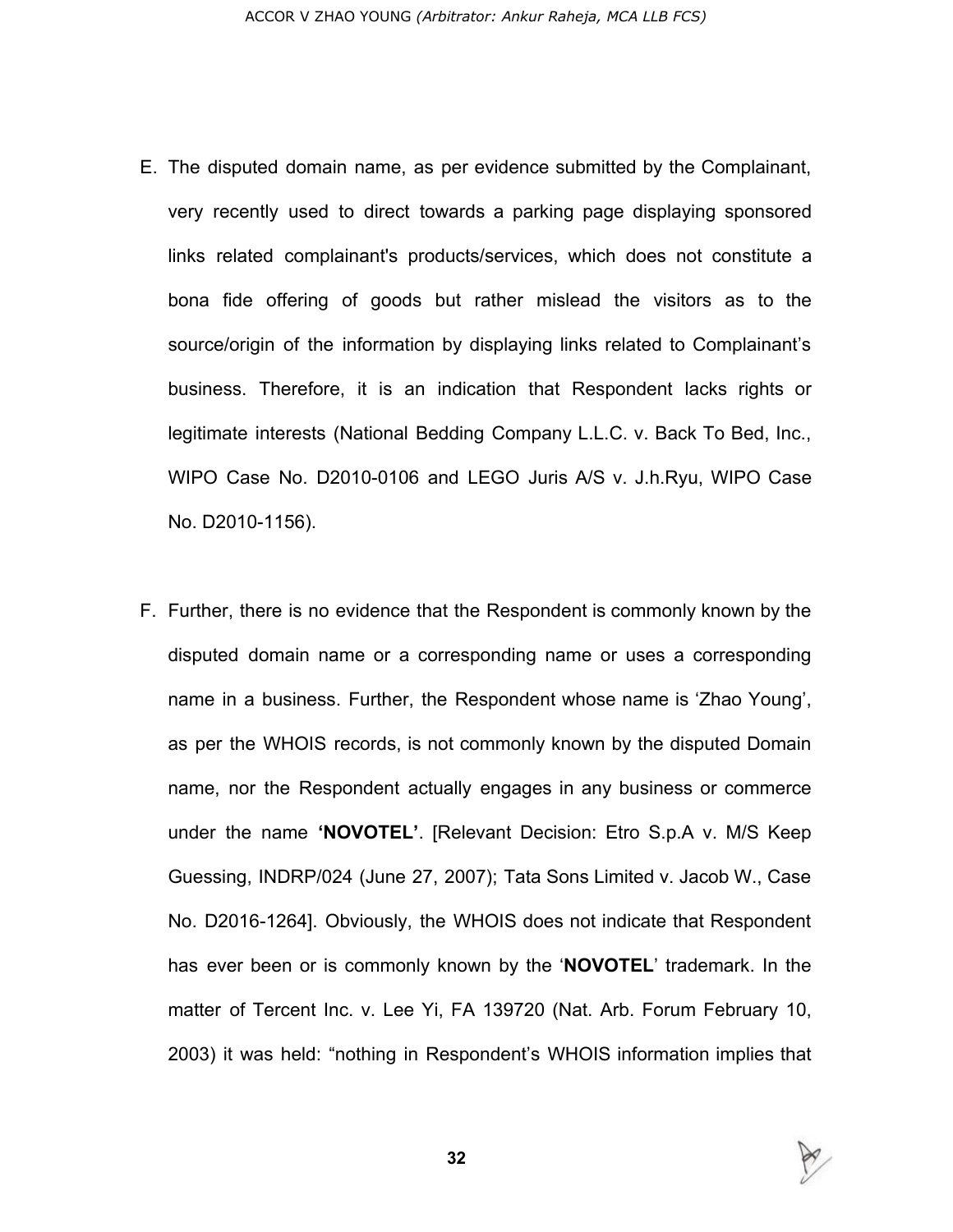Respondent is 'commonly known by' the disputed domain name" as one factor in determining that Policy paragraph 4(c)(ii) does not apply.

- G. Furthermore, the Respondent doesn't seem to have provided the correct contact information, that is, the postal address provided is incomplete and misleading as well, for the same reason, the hard copy of Complaint could not be served upon the Respondent. This clearly indicates that the Respondent does not have any legitimate rights in the disputed domain name. Moreover, by providing inaccurate and unreliable information, as Complainant rightly contends, the Respondent has violated Section 2 of the 'Terms and Conditions for Registrants' issued by the .IN Registry.
- H. Complainant also submits that in the light of the uniqueness of the domain name <novotel.co.in>, which is completely identical to Complainant's trademark, it is extremely difficult to foresee any justifiable use that the Respondent may have with the disputed domain name. On the contrary, registering this domain name gives rise to the impression of an association with the Complainant, which is not based in fact [Relevant Decisions: Telstra Corporation Limited v. Nuclear Marshmallows Case No. D2000-0003; Daniel C. Marino, Jr. v. Video Images Productions, et al. Case No. D2000-0598].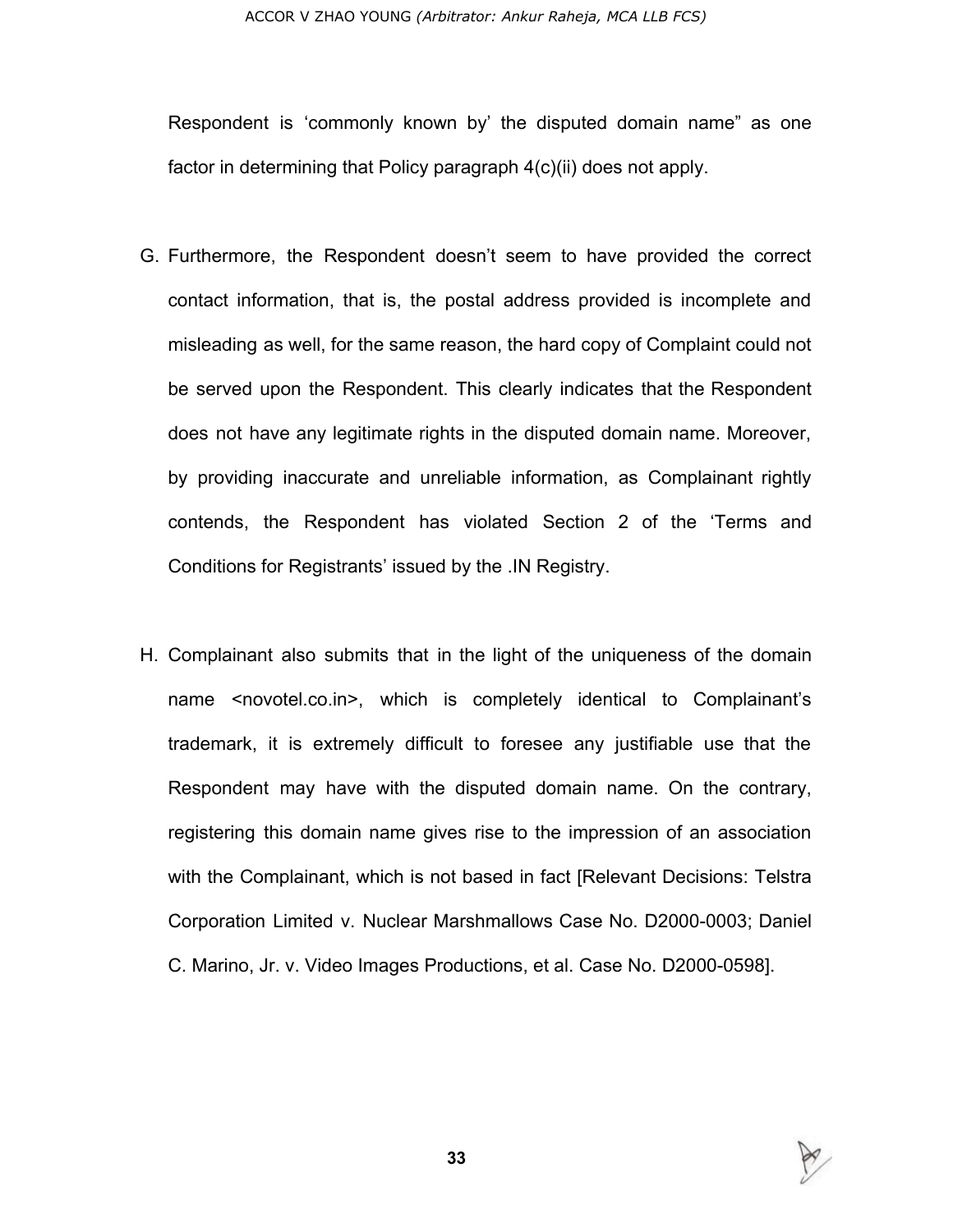- I. Further, it is quite evident from the unresolved webpage at the disputed domain name as on date and it's previously parked page that neither any legitimate, non-commercial or fair use of the disputed domain name being made, but the Respondent seems to have intentionally registered the disputed domain name, which reproduces Complainant's well-known trademark '**NOVOTEL**', in order to capitalize / profit from the goodwill associated with the famous mark. Such an act by the Respondent clearly indicates that the Respondent does not have legitimate rights or interests in the impugned domain name.
- J. Given the long and widespread reputation of the Complainant's trademarks, the compelling conclusion is that the Respondent, by choosing to register and use a domain name which is not only confusingly similar to the Complainant's widely known and distinctive trade mark but identical, intended to ride on the goodwill of the Complainant's trademark in an attempt to exploit, for commercial gain, Internet traffic destined for the Complainant. Potential partners and end users are led to believe that the website is either the Complainant's site, or the site of official authorized partners of the Complainant, while in fact it is neither of these [Viacom International Inc., and MTV Networks Europe v. Web Master, WIPO Case No. D2005-0321 – mtvbase.com].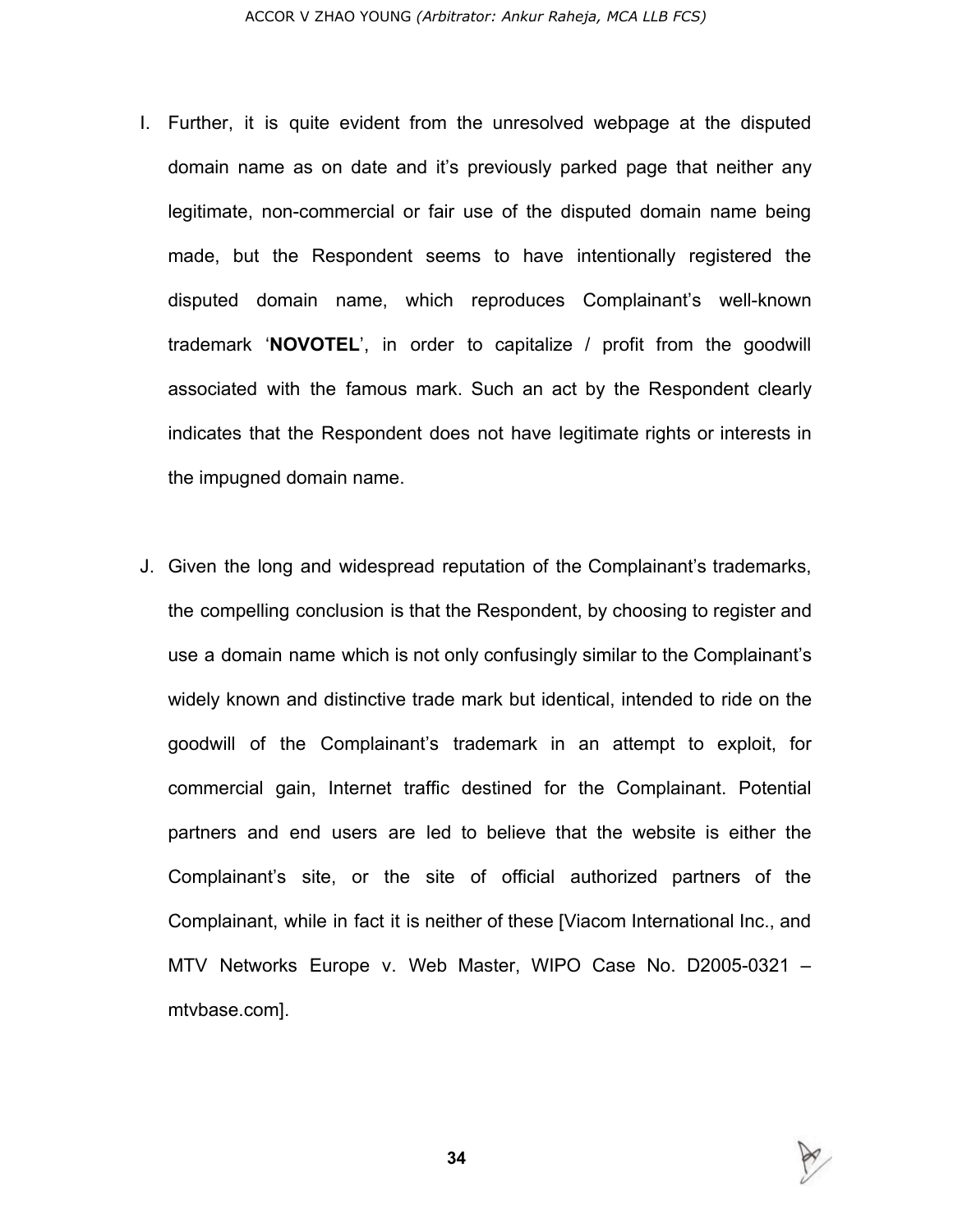K. The Complainant has adopted and used the '**NOVOTEL'** trademark for almost three decades prior to the registration of the disputed domain name and it has invested substantial amounts for publicizing its mark. Further no use of the disputed domain name as on date and PPC ADs in the past, both indicate that the Respondent does not have any rights or legitimate interests either in the '**NOVOTEL**' mark or the impugned domain name. Under the facts and circumstance of the case, it can be inferred that the similarity of the disputed domain name to the Complainant's trademark **'NOVOTEL'** is not a coincidence. The Respondent has intentionally acquired the disputed domain name for exploiting its value as a phonetically similar variant and as a misspelling of the Complainant's trademark. [Perfetti Van Melle Benelux BV v. Lopuhin Ivan, IPHOSTER, WIPO Case No. D2010-0858]. Such an act by the Respondent clearly indicates that the Respondent does not have legitimate rights or interests in the impugned domain name. A copy of the Home Page of the disputed Domain Name displaying such PPC Ads as enclosed by respondent is quite relevant to the facts of the matter and indicates no legitimate interests but rather Bad Faith on the part of Domain Registrant. [Relevant Decisions: Paris Hilton v. Deepak Kumar, D2010-1364; Express Scripts, Inc. v. Windgather Investments Ltd. / Mr. Cartwright, D2007-0267; Compart AG v. Compart.com / Vertical Axis, Inc., D2009-0462; Pardes Institute of Jewish Studies v. Hans Schultz LLC, D2008-0648].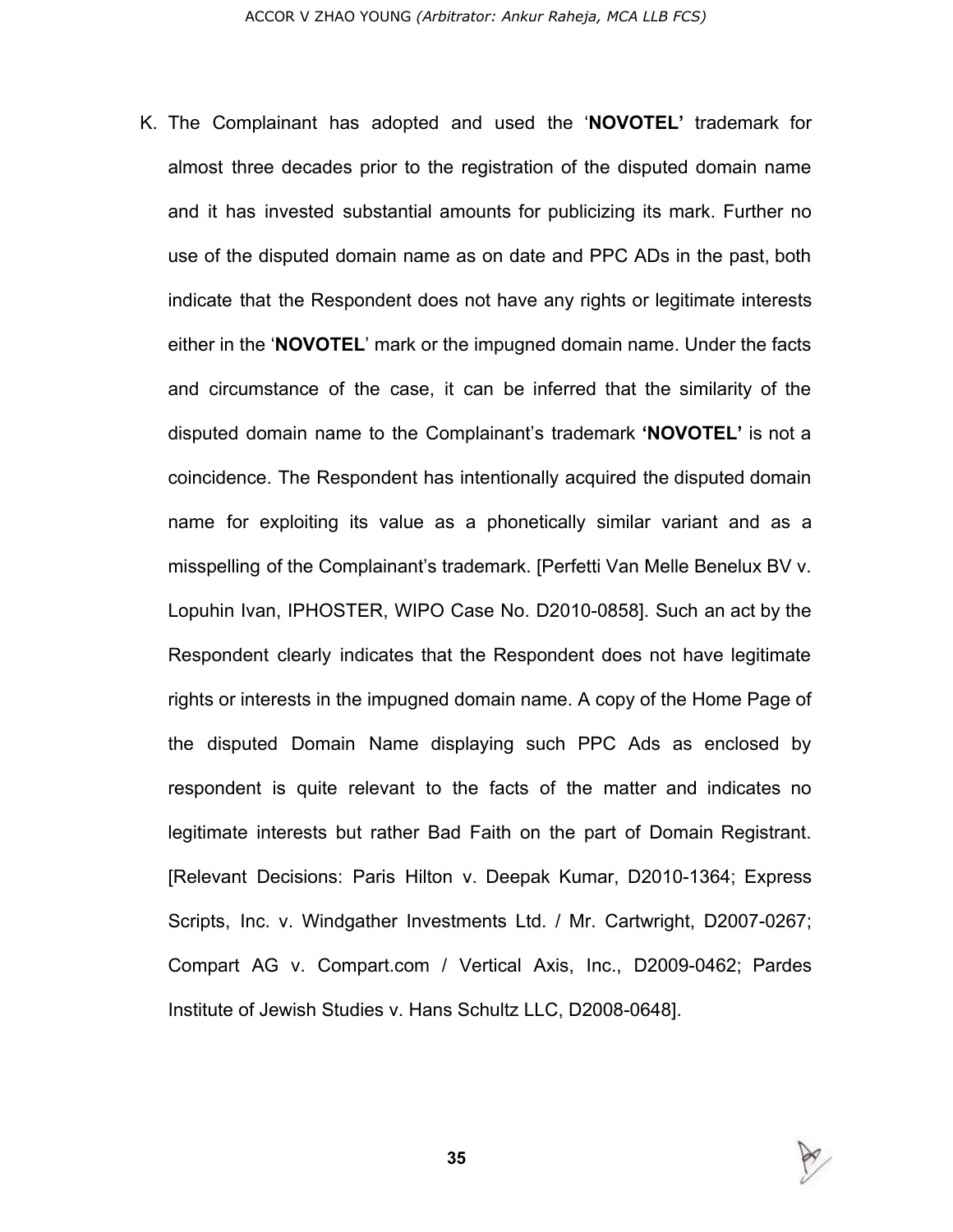In the circumstances, the Arbitrator concludes that the Complainant has established the requirement of paragraph 4 (ii) of the Policy.

### **(iii) Registered and Used in Bad Faith [Para 4(iii) of INDRP Policy]**

The circumstances have been elaborated under Paragraph 6 of the INDRP policy as under and even single instance proved against Respondent is enough to conclude Bad Faith:

# *Paragraph 6 of the INDRP policy: Evidence of Registration and use of Domain Name in Bad Faith:*

*For the purposes of Paragraph 4(iii), the following circumstances, in particular but without limitation, if found by the Arbitrator to be present, shall be evidence of the registration and use of a domain name in bad faith:*

*(i) circumstances indicating that the Registrant has registered or acquired the domain name primarily for the purpose of selling, renting, or otherwise transferring the domain name registration to the Complainant, who bears the name or is the owner of the trademark or service mark, or to a competitor of that Complainant, for valuable consideration in excess of the Registrant's documented out-of-pocket costs directly related to the domain name; or*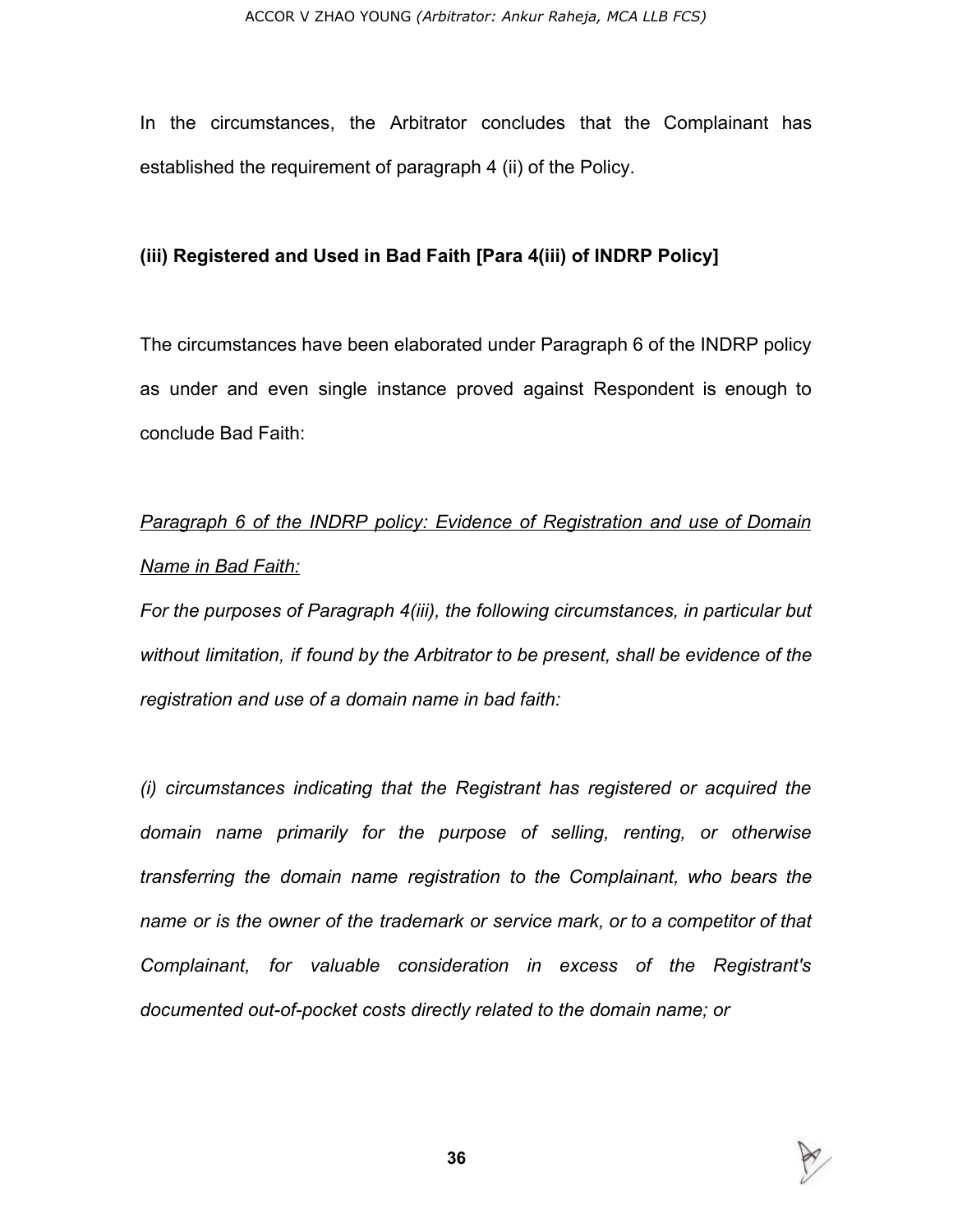*(ii) the Registrant has registered the domain name in order to prevent the owner of the trademark or service mark from reflecting the mark in a corresponding domain name, provided that the Registrant has engaged in a pattern of such conduct; or*

*(iii) by using the domain name, the Registrant has intentionally attempted to attract Internet users to the Registrant's website or other on-line location, by creating a likelihood of confusion with the Complainant's name or mark as to the source, sponsorship, affiliation, or endorsement of the Registrant's website or location or of a product or service on the Registrant's website or location.*

- A. The disputed domain name was registered by Respondent on 14 April, 2017, while the Trademark has been in extensive, continuous and uninterrupted use since the year 1989 in relation to the Complainant's business. Complainant submits it is inconceivable that the Respondent was not aware about the popularity of the mark '**NOVOTEL**' at the time of registration of the impugned domain name, which is evident from the offer to sell received by the Complainant in response to the Cease and Desist notice, served upon the Respondent in May 2017.
- B. Complainant submits that even if the Respondent could not do Trademark database search due to lack of knowledge but it could have simply searched on the Internet for the keywords contained in the domain name to obtain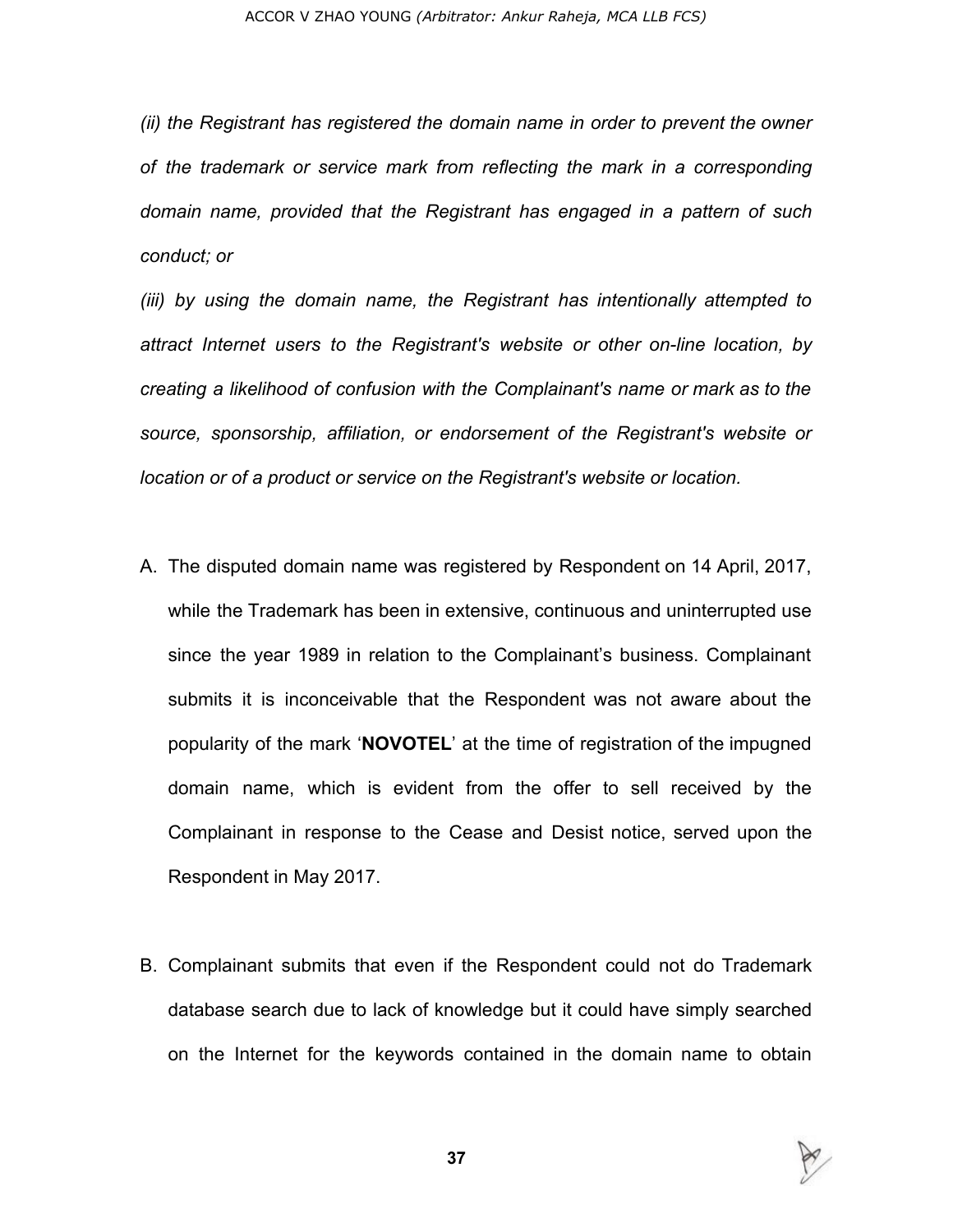#### ACCOR V ZHAO YOUNG *(Arbitrator: Ankur Raheja, MCA LLB FCS)*

information as to Complainant's brand/trademark. The Complainant has 45 Accor Hotels in India, out of which 16 are '**NOVOTEL'**. Otherwise operates over 4,000 hotels worldwide, with notable chains such as '**NOVOTEL**', IBIS, PULLMAN and so on. Complainant further submits bad faith can be found where respondent "knew or should have known" of Complainant's trademark rights and, nevertheless registered a domain name in which he had no rights or legitimate interests (WIPO CASE No. D2009-0320, Research In Motion Limited v. Privacy Locked LLC/Nat Collicot; WIPO Case No. D2009-0113, The Gap Inc. v. Deng Youqian)

- C. Registration of Domain Name that is identical to a trademark, with actual knowledge of the trademark holder's rights, is strong evidence that the domain name was registered in bad faith [ITC Limited v Travel India, INDRP Case No 065; American International Group, Inc. v Walter Busby d/b/a AIG Mergers and Acquisitions, NAF Claim No FA030400156251]. Further, in the matter of PepsiCo, Inc. v. "null", aka Alexander Zhavoronkov, WIPO Case No. D2002-0562, it has been held that registration of a well-known trademark as a domain name may be an indication of bad faith in itself, even without considering other elements of the Policy.
- D. Complainant alleges that the Respondent is a Cyber Squatter, owning over 5,000 domain names which contains keywords like Blackberry as well. Under

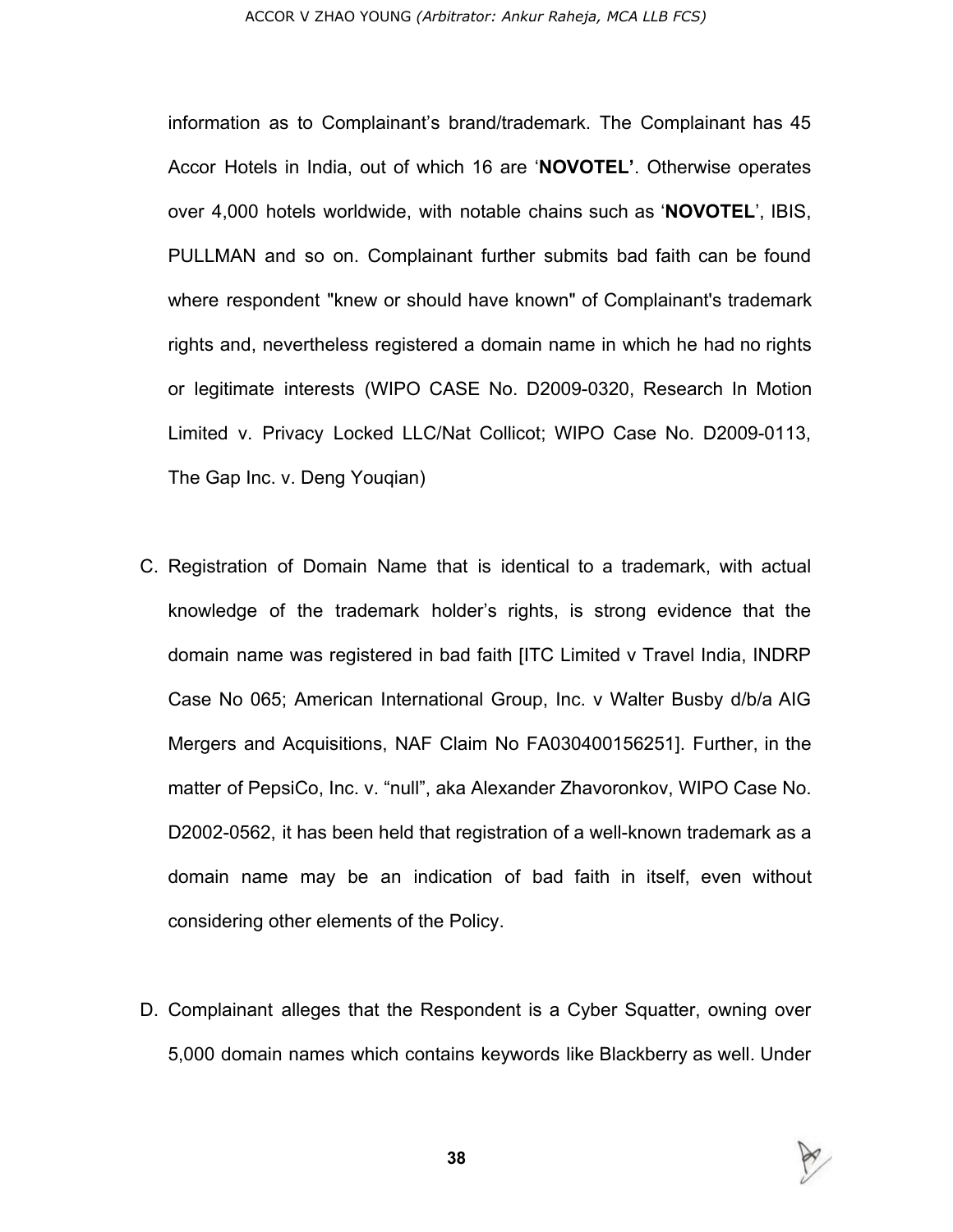the Policy, it is evidence of bad faith registration and use that by using the domain name, you have intentionally attempted to attract, for commercial gain, Internet users to your website or other online location, by creating a likelihood of confusion with the Complainant's mark as to the source, sponsorship, affiliation, or endorsement or your web site or location of a product or service on your web-site or location. Mainly when the website recently displayed products that of Complainant, as per the evidence adduced by the Complainant.

- E. It was held in the matter of L'Oréal, Biotherm, Lancôme Parfums et Beauté & Cie v. Unasi, Inc, [WIPO Case No. D2005-0623], exploitation of the reputation of trademarks to obtain click-through commissions from the diversion of internet users is a common example of use in bad faith as referred to in paragraph 4(b)(iv) of the Policy and identified in many previous decisions: see e.g Future Brands LLC v. Mario Dolzer, WIPO Case No. D2004-0718; ACCOR v. Mr. Young Gyoon Nah, WIPO Case No. D2004-0681 and Deloitte Touche Tohmatsu v. Henry Chan, WIPO Case No. D2003-0584.
- F. Respondent registered the disputed domain name on 14 April 2017, long after Complainant's Marks became well known, and long after Complainant registered its marks in India as well. And it is impossible that the Respondent was not aware of the Complainant's rights to the trademarks as the

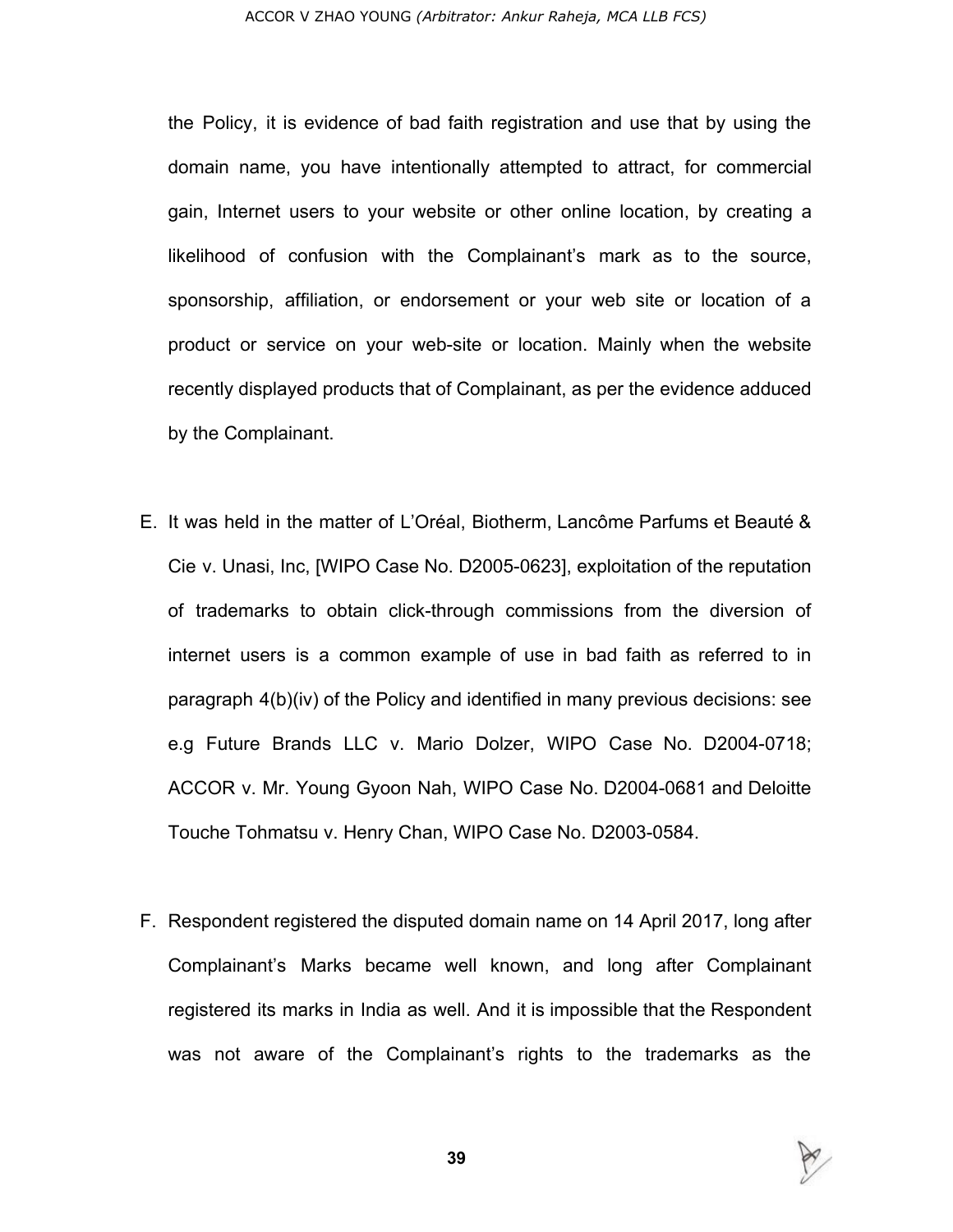Complainant's trademarks are famous and registered globally further they have active and official websites on various other extensions including NOVOTEL.COM, NOVOTEL.IN, which has been registered since 1997 and 2005 respectively, that is around the time when these domain extensions were widely used.. Respondent seems to have intentionally registered the disputed domain name, which reproduces Complainant's well-known trademark **'NOVOTEL'**, in order to capitalize / profit from the goodwill associated with the famous mark. Only a person who is familiar with Complainant's mark could have registered a domain name that is confusingly similar [Barney's Inc. v B N Y Bulletin Board: WIPO Case No D2000-0059].

- G. Given the distinctiveness of the Complainant's mark it is reasonable to infer that the Respondent has registered the domain name with full knowledge of the Complainant's marks and uses it for the purpose of misleading and diverting Internet traffic. Where a domain name is found to have been registered with an intention to attract Internet users by exploiting the fame of a well-known trademark, it constitutes bad faith registration. [LEGO Juris AS V. Robert Martin - INDRP/125 - 14 February 2010]
- H. The Complainant had served the Respondent with a Cease and desist notice in May 2017, in response the Respondent demanded Euro 2500 and had the domain name parked SEDO marketplace, after being fully aware of the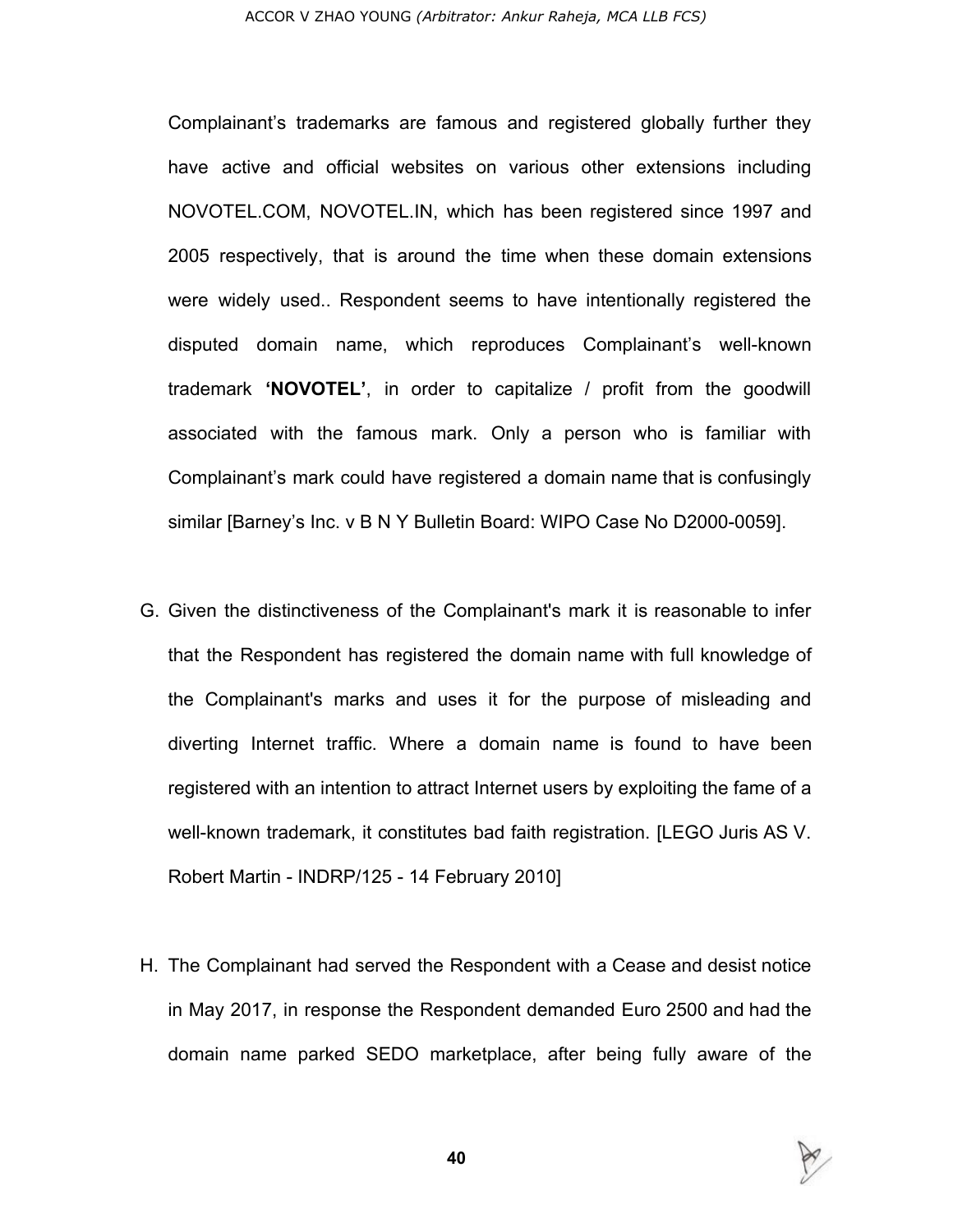#### ACCOR V ZHAO YOUNG *(Arbitrator: Ankur Raheja, MCA LLB FCS)*

Trademark rights of the Complaint, which clearly proves the bad faith in terms of INDRP as well.

- I. In the matter of HSBC Holdings plc v Hooman Esmail Zadeh, [INDRP Case No 032], it was held that non-use and passive holding are evidence of bad-faith registration. The evidence furnished by the Respondent does not give a plausible explanation as to why there was no use of the domain name for more than two years. [Bayer Aktiengesellshaft v. Henrik Monssen, Wipo Case No D2003-0275 and Telstra Corporation Limited v. Nuclear Marshmallows WIPO Case No D2000-0003]
- J. Also in terms of INDRP Rules of procedure, the Registrant represents that the registration of the Domain Name will not infringe upon or otherwise violates the rights of any third party. And given the above facts, Respondent is thus guilty of willful misrepresentation and providing inaccurate / incorrect information to the Registry as well. The Complainant has a long and well-established reputation in the Complainant's mark through its exclusive use in the electronics industry. By registering the disputed domain name with actual knowledge of the Complainant's trademark, the Respondent has acted in bad faith by breaching its service agreement with the Registrar because the Respondent registered a domain name that infringes upon the Intellectual Property rights of another entity, which in the present scenario is the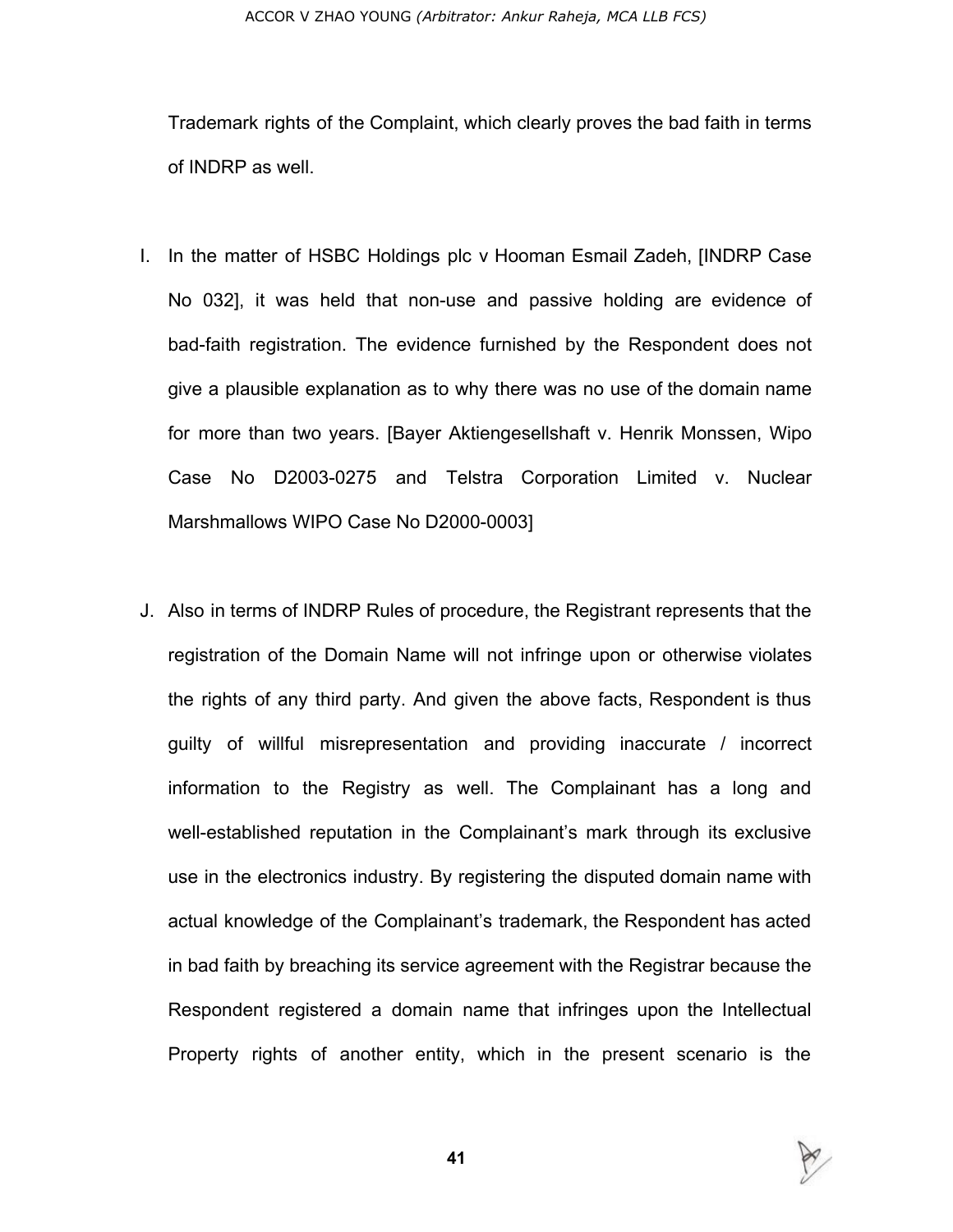Complainant. [Relevant Decisions: Ray Marks Co. LLC v. Rachel Ray Techniques Pvt. Ltd., INDRP/215 (July 9th 2011); Kenneth Cole Production Inc. v. Viswas Infomedia, INDRP/93 (April 10, 2009)].

- K. In the UDRP matter of Giorgio Armani S.p.A. Milan Swiss Branch Mendrisio v. Lizhen Ye [WIPO Case No. D2013-0808] the Panel found that there is beyond all doubt that the Respondent has registered the disputed domain names in order to prevent the owner of the trademark from reflecting the mark in a corresponding domain names and that the Respondent may have engaged in a pattern of such conduct. The Panel accepts the Complainant's arguments that the worldwide fame of the trademarks leaves no question of the Respondent's awareness of those at the time of the registration of the disputed domain names which wholly incorporate the Complainant's trademarks, as even recognized by numerous previous UDRP panels (Ga Modefine, Giorgio Armani S.p.A. v. Kim Hontage, WIPO Case No. D2007-0851, etc).
- L. On account of inherent and acquired distinctiveness which the well-known mark '**NOVOTEL**' is possessed of, the use of this mark or any other phonetically, visually or deceptively similar mark, by any other person malafide would result in immense confusion and deception in the trade. That any use of the impugned domain name by the Respondent would necessarily

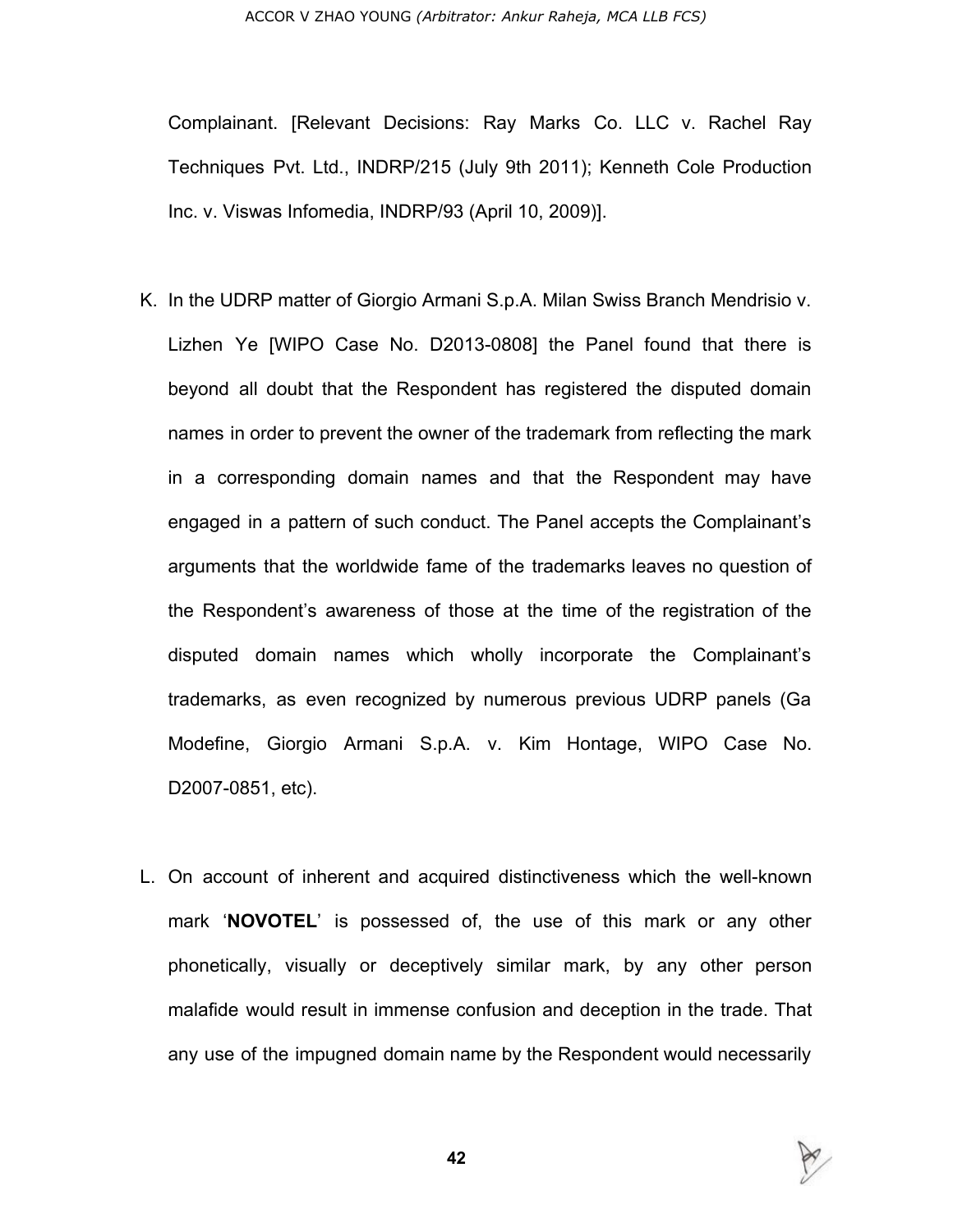be in bad faith. [See Xpedia Travel.com, D2000-0137 and Goodfoodguide.net, D2000-0019 wherein it was held that owing to a wide public knowledge of the Complainant's mark, the Respondent cannot be said to have a legitimate interest in the concerned mark since he ought to have known of the Complainant's mark].

- M. In cases such as Guerlain S.A. v. Peikang, D2000-0055 and Veuve Clicquot Ponsardin, Maison Fondée en 1772 v. The Polygenix Group Co., D2000-0163 it has been held that bad faith is found where a domain name "is so obviously connected with such a well-known product that its very use by someone with no connection with the product suggests opportunistic bad faith".
- N. Furthermore, it would be extremely difficult, if not impossible, for the Respondent to use the disputed domain name as the name of any business, product or service for which it would be commercially useful without violating the Complainant's rights. Thus, the disputed domain name was registered in bad faith. [Relevant Decision: The Ritz Carlton Hotel Company LLC v. Nelton! Brands Inc., INDRP/250 (December 30, 2011)]

In the circumstances, the Arbitrator concludes that the Complainant has established the final requirement of paragraph 4 (iii) of the Policy also as to both registration and use of the Domain Name in bad faith.